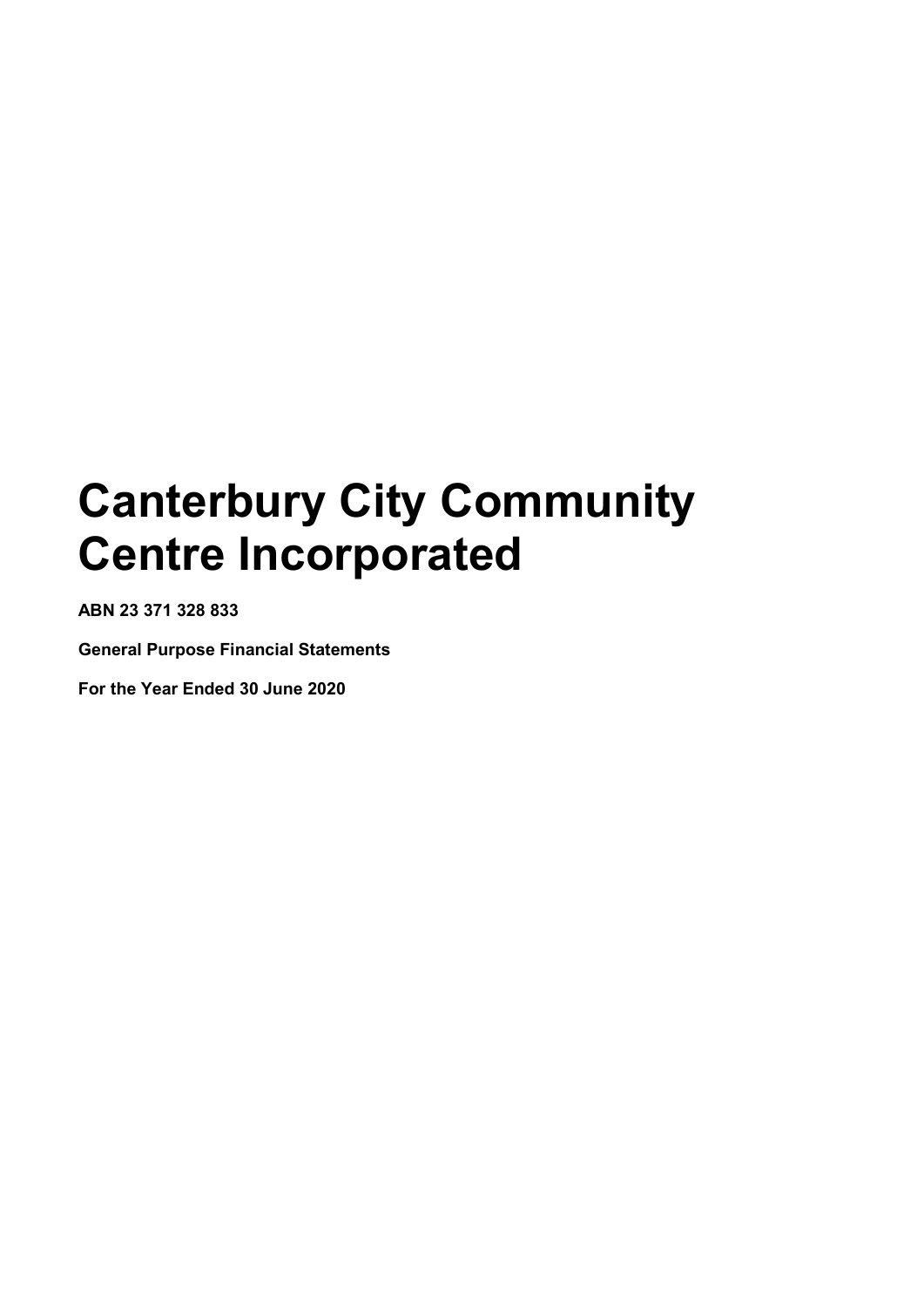**ABN 23 371 328 833 30 June 2020**

### **CONTENTS**

| Financial Statements                    |                |  |  |
|-----------------------------------------|----------------|--|--|
| <b>Officers' Report</b>                 | $\overline{2}$ |  |  |
| Statement of Comprehensive Income       | 4              |  |  |
| <b>Statement of Financial Position</b>  | 5              |  |  |
| Statement of Changes in Funds           | 6              |  |  |
| <b>Statement of Cash Flows</b>          | 7              |  |  |
| Notes to the Financial Statements       | 8              |  |  |
| Charitable Fundraising Act Information  | 21             |  |  |
| <b>Officers' Assertion Statement</b>    | 22             |  |  |
| Independent Audit Report to the Members | 23             |  |  |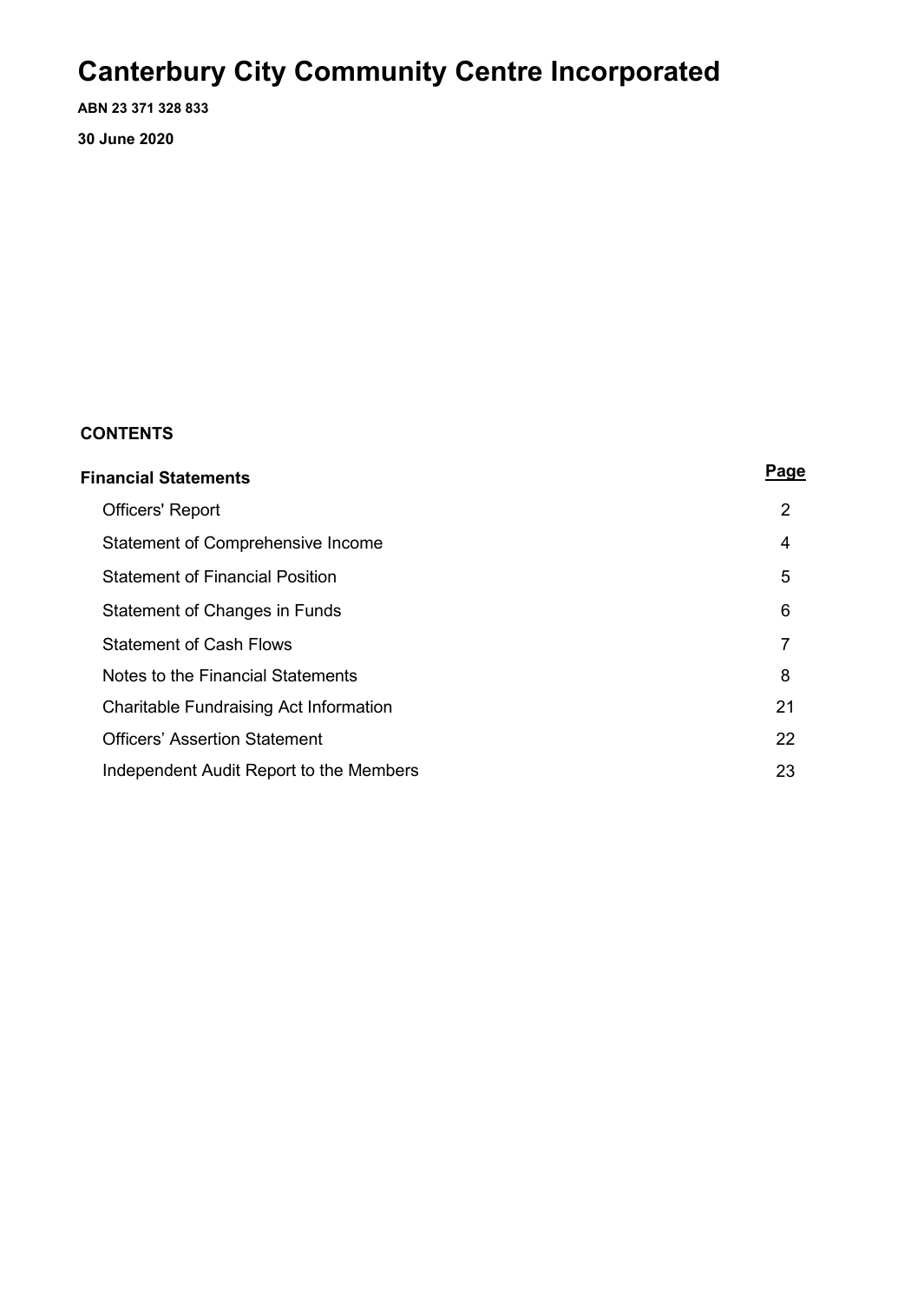**ABN 23 371 328 833**

### **Officers' Report**

### **30 June 2020**

Your Board members present the financial report of the Canterbury City Community Centre Incorporated (association) for the financial year ended 30 June 2020.

### **Board Members**

The names of Board members throughout the year and at the date of this report are:

Rhiannon Cook (President) Sousan Ghecham (Vice President) Fady Girgis (Treasurer appointed 20/11/19) Jubaida Hossain (Secretary) Annette Bird (Director) Aka Rangiuira (Director) Max Dixon (Director) Michael Stoddart (Director) Rachael Gavarotto (Director)

### **Meetings of Board Members**

During the year, six board meetings and the AGM were held. Attendances by each board member during the year were as follows:

| Name                     | Number eligible | <b>Number</b> |
|--------------------------|-----------------|---------------|
|                          | to attend       | attended      |
| <b>Rhiannon Cook</b>     |                 |               |
| Sousan Ghecham           |                 | 3             |
| <b>Fady Girgis</b>       |                 |               |
| Jubaida Hossain          | Ⴌ               |               |
| <b>Annette Bird</b>      | հ               |               |
| Aka Rangiuira            | հ               | 5             |
| Max Dixon                | Ⴌ               | 3             |
| <b>Michael Stoddart</b>  |                 | հ             |
| <b>Rachael Gavarotto</b> |                 |               |

### **Principal Activities and Performance**

The principal activities of the association during the financial year were to provide community services to people in the Canterbury Bankstown and surrounding local government areas.

There were no significant changes in the nature of the activities of the association during the year.

The profit from ordinary activities for the year amounted to \$110,554 (2019: \$97,903)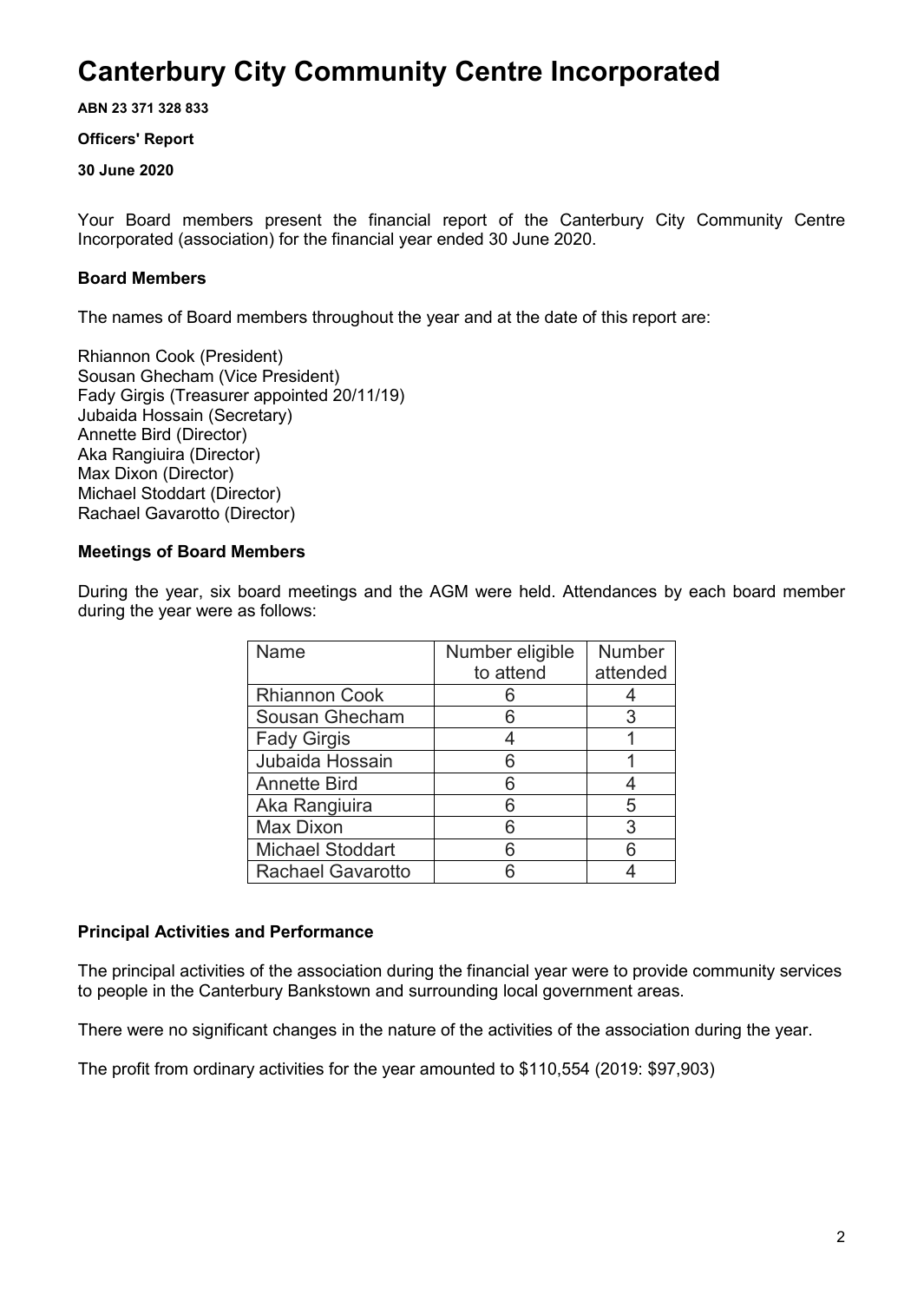ABN 23 371 328 833 **Officers' Report** 30 June 2020

Signed for and on behalf of the Board and in in accordance with a resolution in respect thereof.

 $hana$ 

**Rhiannon Cook** President

Dated this 20th of October 2020.

Jubaida Hossain Secretary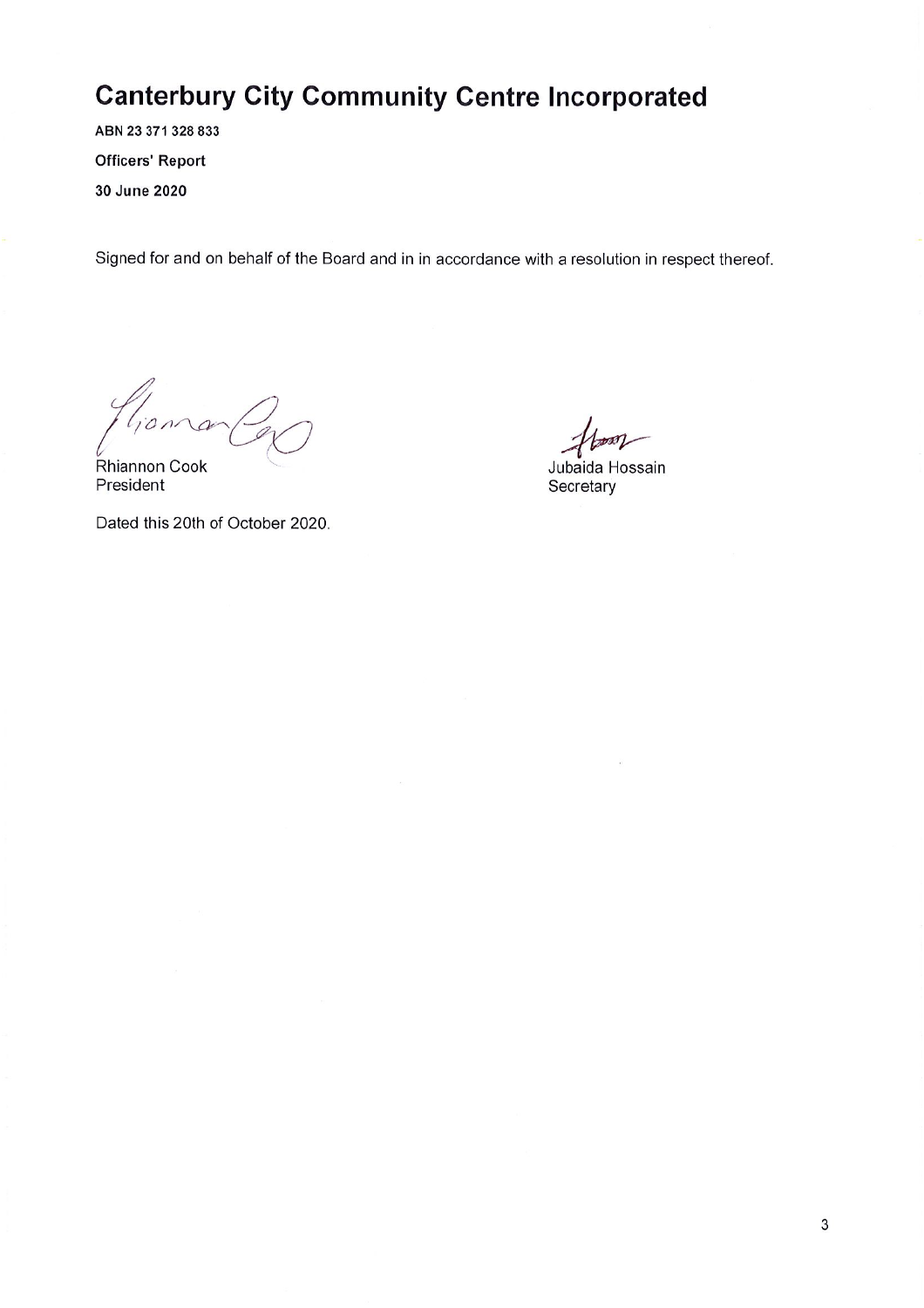### **ABN 23 371 328 833**

### **Statement of Comprehensive Income**

| 2020           |             | 2019        |  |
|----------------|-------------|-------------|--|
| <b>Note</b>    | \$          | \$          |  |
| $\overline{2}$ | 3,015,307   | 2,571,505   |  |
|                | (2,002,493) | (1,694,134) |  |
|                | (30, 922)   | (27,900)    |  |
|                | (871, 338)  | (751, 568)  |  |
|                | 110,554     | 97,903      |  |
|                | 174,567     | 80,462      |  |
|                |             | (3,798)     |  |
|                | 285,121     | 174,567     |  |
|                |             |             |  |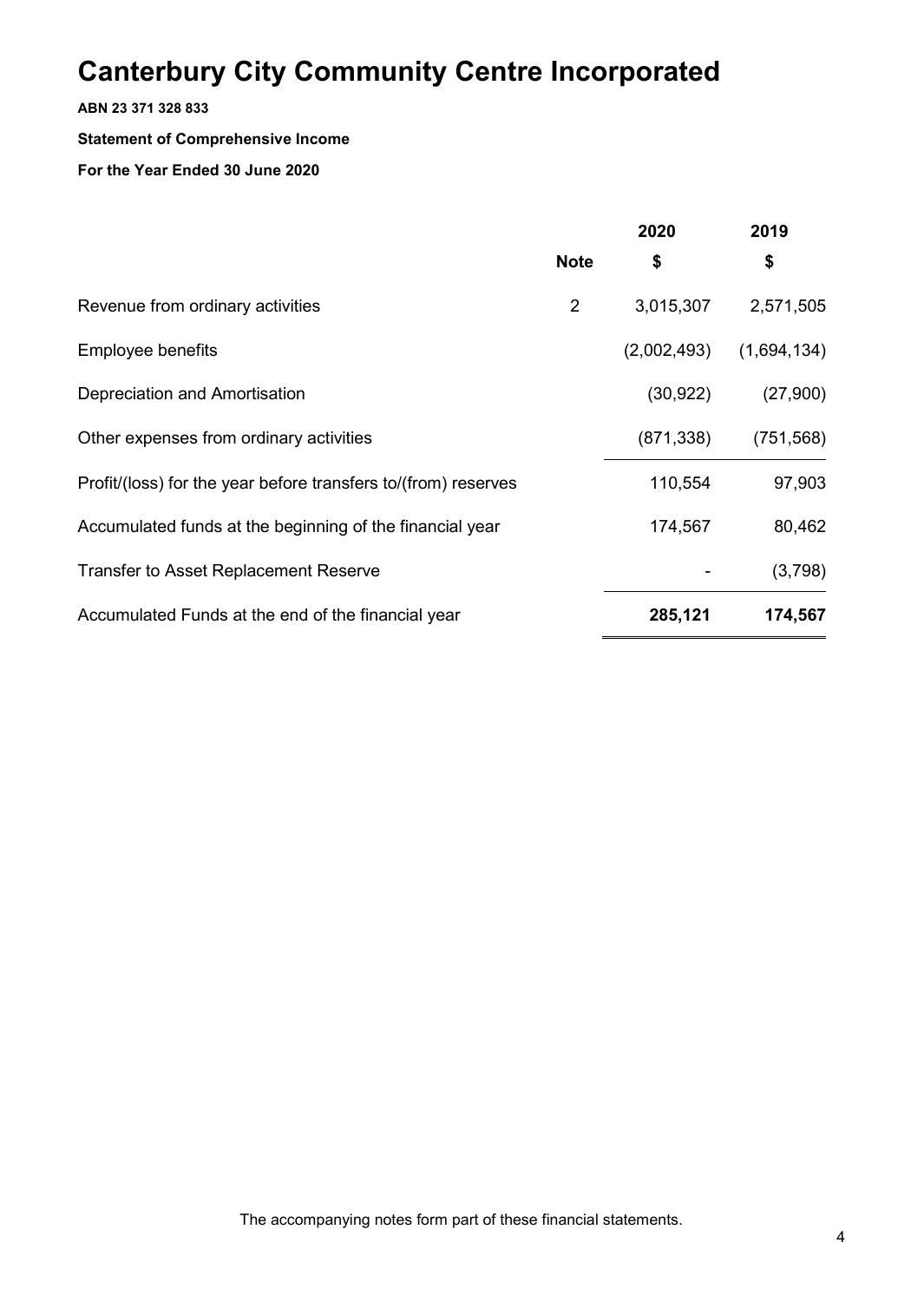**ABN 23 371 328 833**

### **Statement of Financial Position**

**As At 30 June 2020**

|                                        |                | 2020      | 2019    |
|----------------------------------------|----------------|-----------|---------|
| <b>ASSETS</b>                          | <b>Note</b>    | \$        | \$      |
| <b>Current assets</b>                  |                |           |         |
|                                        | 3              |           |         |
| Cash and cash equivalents              |                | 1,656,663 | 714,350 |
| Trade and other receivables            | 4              | 23,532    | 30,590  |
| Other assets                           | 5              | 33,112    | 20,177  |
| <b>Total current assets</b>            |                | 1,713,307 | 765,117 |
| <b>Non - Current assets</b>            |                |           |         |
| Property, plant and equipment          | 6              | 81,466    | 25,053  |
| Intangibles                            | $\overline{7}$ | 30,328    | 36,394  |
| <b>Total non-current assets</b>        |                | 111,794   | 61,447  |
| <b>TOTAL ASSETS</b>                    |                | 1,825,101 | 826,564 |
| <b>LIABILITIES</b>                     |                |           |         |
| <b>Current liabilities</b>             |                |           |         |
| Trade and other payables               | 8              | 191,689   | 161,756 |
| <b>Other liabilities</b>               | 9              | 1,088,886 | 243,900 |
| Provisions                             | 10             | 115,584   | 112,571 |
| <b>Total current liabilities</b>       |                | 1,396,159 | 518,227 |
| <b>Non - Current liabilities</b>       |                |           |         |
| Provisions                             | 10             | 82,690    | 72,639  |
| <b>Total non - current liabilities</b> |                | 82,690    | 72,639  |
| <b>TOTAL LIABILITIES</b>               |                | 1,478,849 | 590,866 |
| <b>NET ASSETS</b>                      |                | 346,252   | 235,698 |
| <b>FUNDS</b>                           |                |           |         |
| <b>Accumulated funds</b>               |                | 285,121   | 174,567 |
| <b>Reserves</b>                        |                | 61,131    | 61,131  |
| <b>TOTAL FUNDS</b>                     |                | 346,252   | 235,698 |

The accompanying notes form part of these financial statements.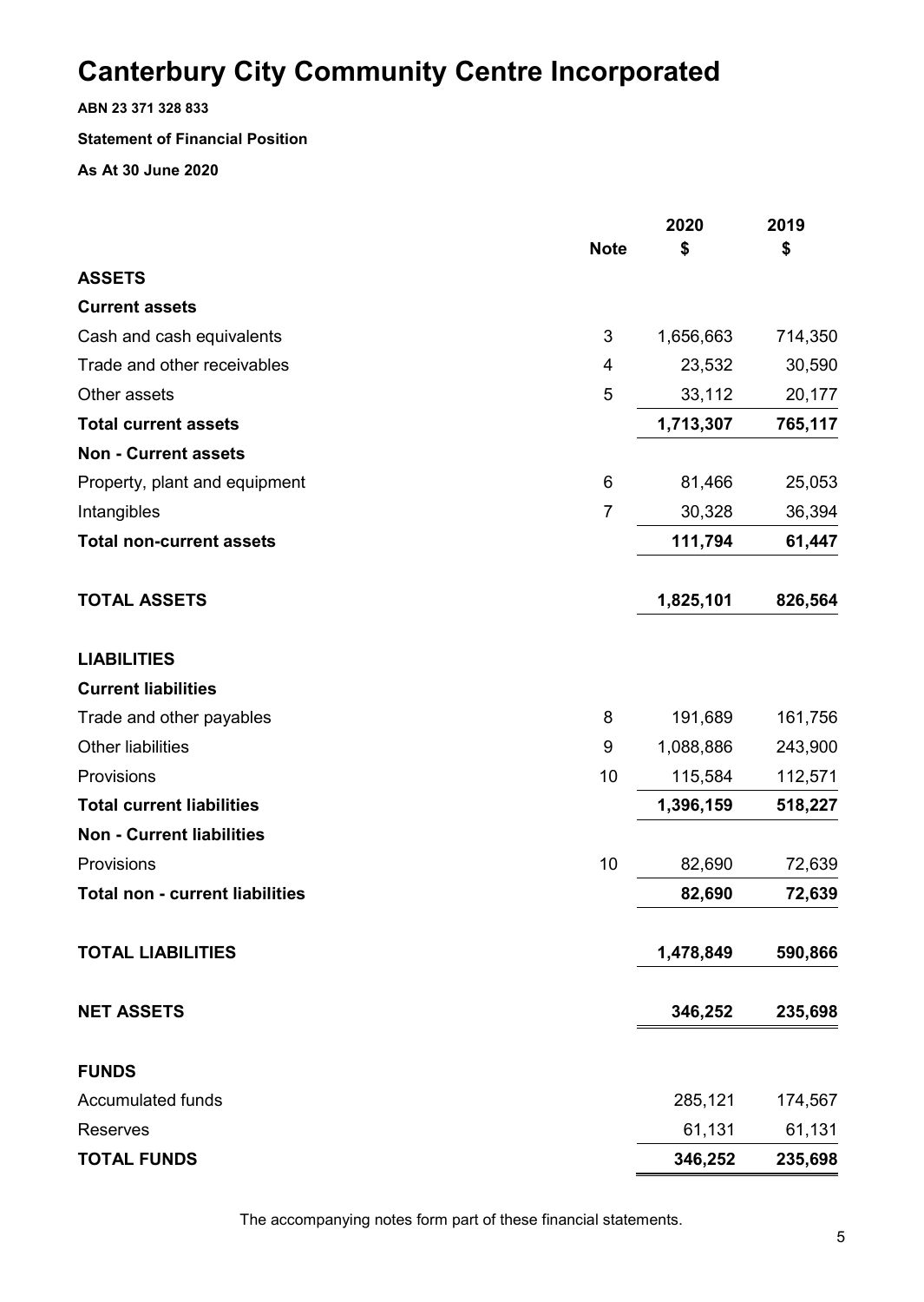### **ABN 23 371 328 833**

### **Statement of Changes in Funds**

|                                          | Accumulated | Asset       | Total   |
|------------------------------------------|-------------|-------------|---------|
|                                          | Funds       | Replacement |         |
|                                          |             | Reserve     |         |
|                                          | \$          | \$          | \$      |
| <b>Balance 1 July</b>                    |             |             |         |
| 2018                                     | 80,462      | 57,333      | 137,795 |
|                                          |             |             |         |
| Profit in the year                       | 97,903      |             | 97,903  |
|                                          |             |             |         |
| Utilised in the year<br>Transfers in the |             |             |         |
| year                                     | (3,798)     | 3,798       |         |
|                                          |             |             |         |
| <b>Balance 30 June</b>                   |             |             |         |
| 2019                                     | 174,567     | 61,131      | 235,698 |
| Profit in the year                       | 110,554     |             | 110,554 |
|                                          |             |             |         |
| Utilised in the year                     |             |             |         |
| Transfers in the                         |             |             |         |
| year                                     |             |             |         |
| <b>Balance 30 June</b>                   |             |             |         |
| 2020                                     | 285,121     | 61,131      | 346,252 |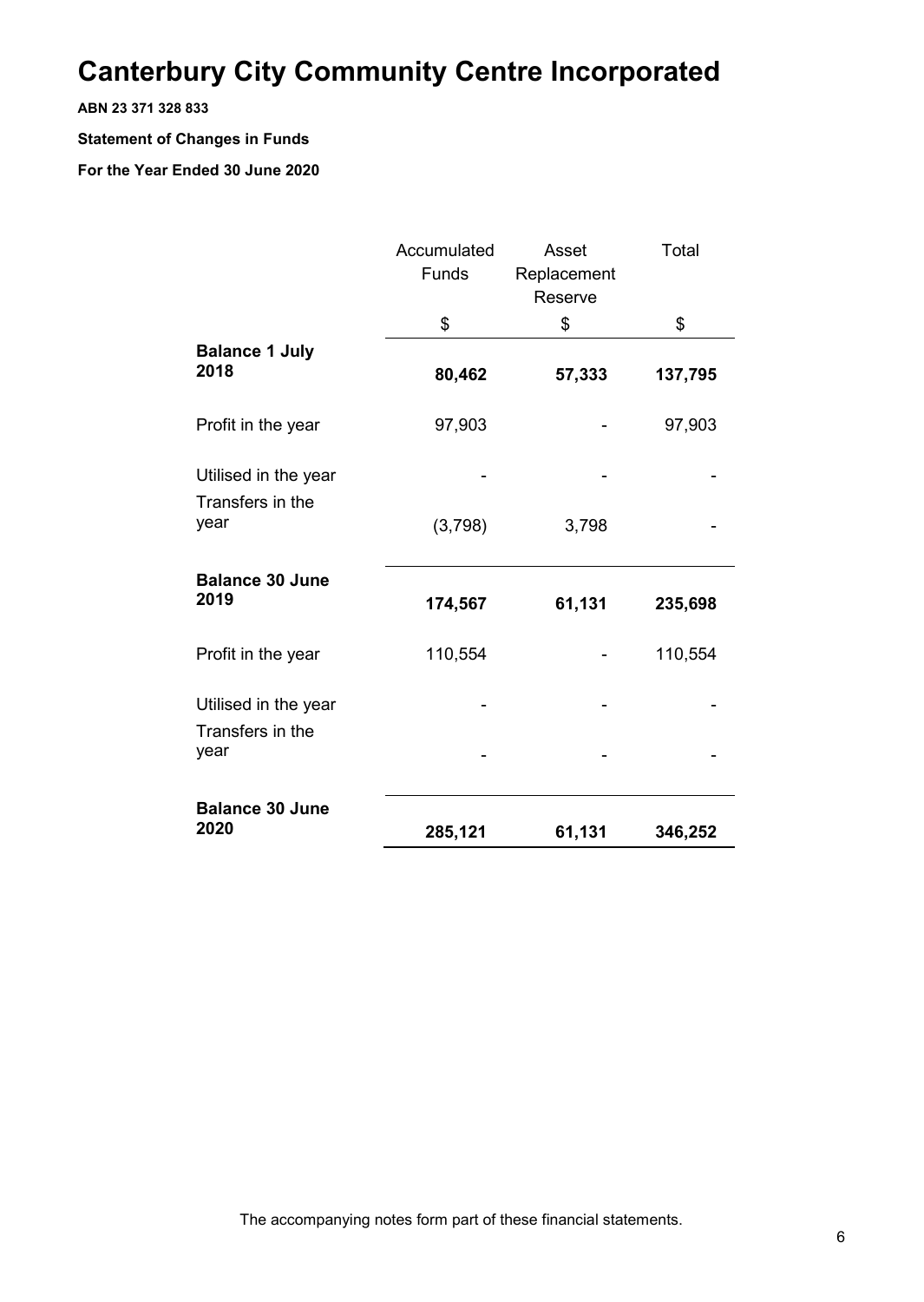**ABN 23 371 328 833**

### **Statement of Cash Flows**

|                                                   |             | 2020        | 2019        |
|---------------------------------------------------|-------------|-------------|-------------|
|                                                   | <b>Note</b> | \$          | \$          |
| <b>Cash from operating activities</b>             |             |             |             |
| Receipts from donations                           |             | 32,403      | 32,996      |
| Receipts from members and customers               |             | 3,822,536   | 2,623,975   |
| Payments to suppliers and employees               |             | (2,843,564) | (2,420,630) |
| Interest received                                 |             | 12,209      | 9,140       |
| Net cash inflow/(outflow) in operating activities | 11          | 1,023,584   | 245,481     |
| <b>Cash from investing activities</b>             |             |             |             |
| Payments for property, plant and equipment        |             | (81, 271)   |             |
| Net cash inflow/(outflow) in investing activities |             | (81, 271)   |             |
| Net increase in cash held                         |             | 942,313     | 245,481     |
| Cash at beginning of the financial year           |             | 714,350     | 468,869     |
| Prior year adjustments                            |             |             |             |
| Cash at the end of the financial year             | 3           | 1,656,663   | 714,350     |
|                                                   |             |             |             |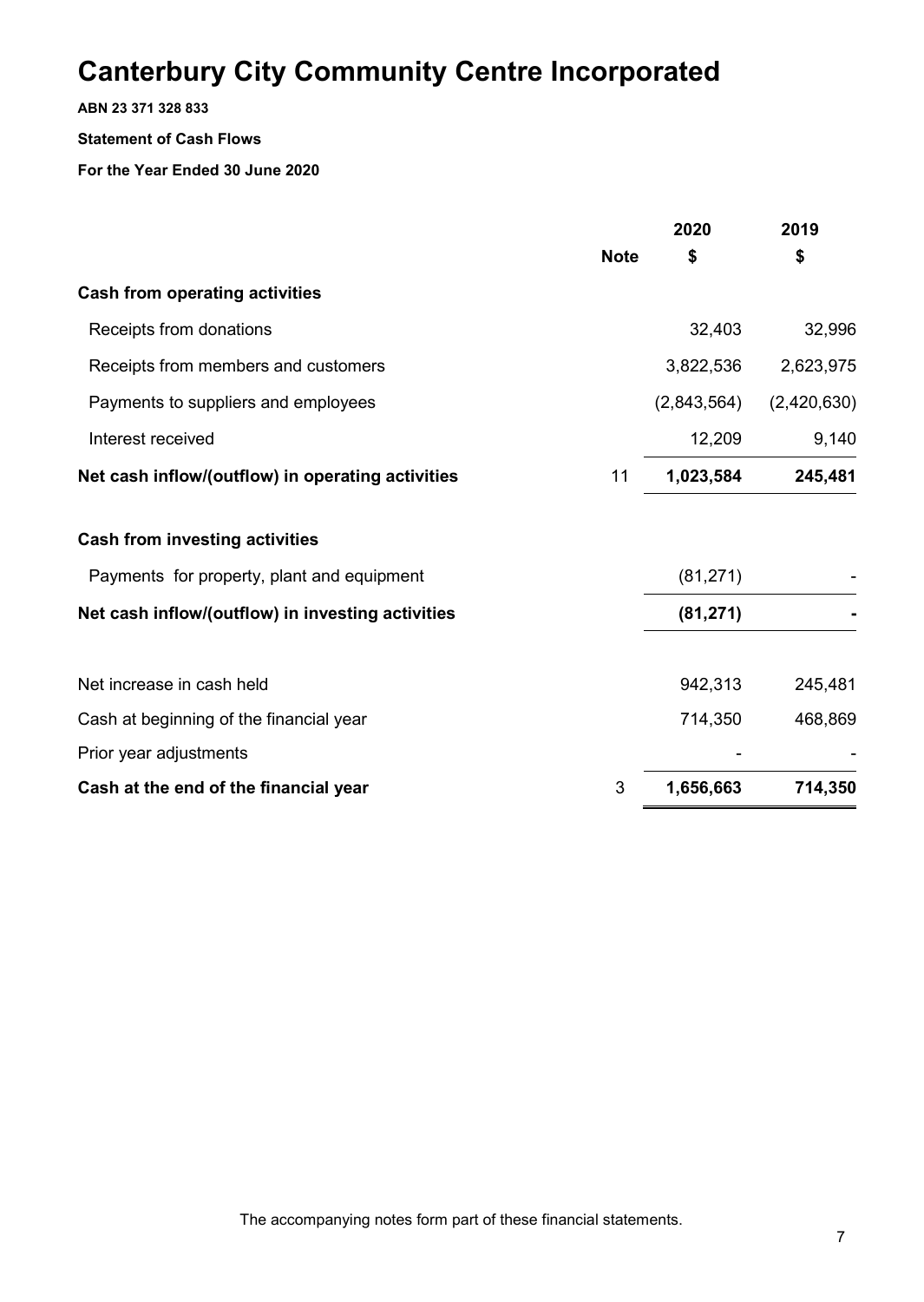**ABN 23 371 328 833**

**Notes to the Financial Statements**

**For the Year Ended 30 June 2020**

### **General Information and Statement of Compliance**

The financial report has been prepared as a Tier 2 general purpose financial report which has been prepared in accordance with Australian Accounting Standards – Reduced Disclosure Requirements adopted by the Australian Accounting Standards Board, the Australian Charities and Not-for-profits Commission Act 2012 and the Associations Incorporation Act 2009 (NSW). In the opinion of the officers, the association is not publicly accountable.

The financial report is for the entity Canterbury City Community Centre Incorporated ("the association") as an individual entity. Canterbury City Community Centre Incorporated is an association incorporated in New South Wales under the Associations Incorporation Act 2009 (NSW).

Canterbury City Community Centre Incorporated is primarily involved in providing community services to people in the Canterbury and surrounding local government areas.

The following is a summary of the material accounting policies adopted by the association in the preparation of the financial report. The accounting policies have been consistently applied, unless otherwise stated.

### **Reporting Basis and Conventions**

This financial report has been prepared on an accruals basis and is based on historical costs modified by the revaluation of selected non-current assets, financial assets and financial liabilities for which the fair value basis of accounting has been applied.

### **Adoption of new and revised Accounting Standards**

In the current year, the association has adopted all of the new and revised Standards and interpretations issued by the Australian Accounting Standards Board (the AASB) that are relevant to its operations and effective for the current annual reporting period. There has been no material impact of these changes on the association's accounting policies.

| Standard/amendment      | Effective for annual reporting periods beginning on or after |
|-------------------------|--------------------------------------------------------------|
| AASB 1058 Income of     | 1 January 2019                                               |
| Not-for-Profit Entities |                                                              |
| AASB 16 Leases          | 1 January 2019                                               |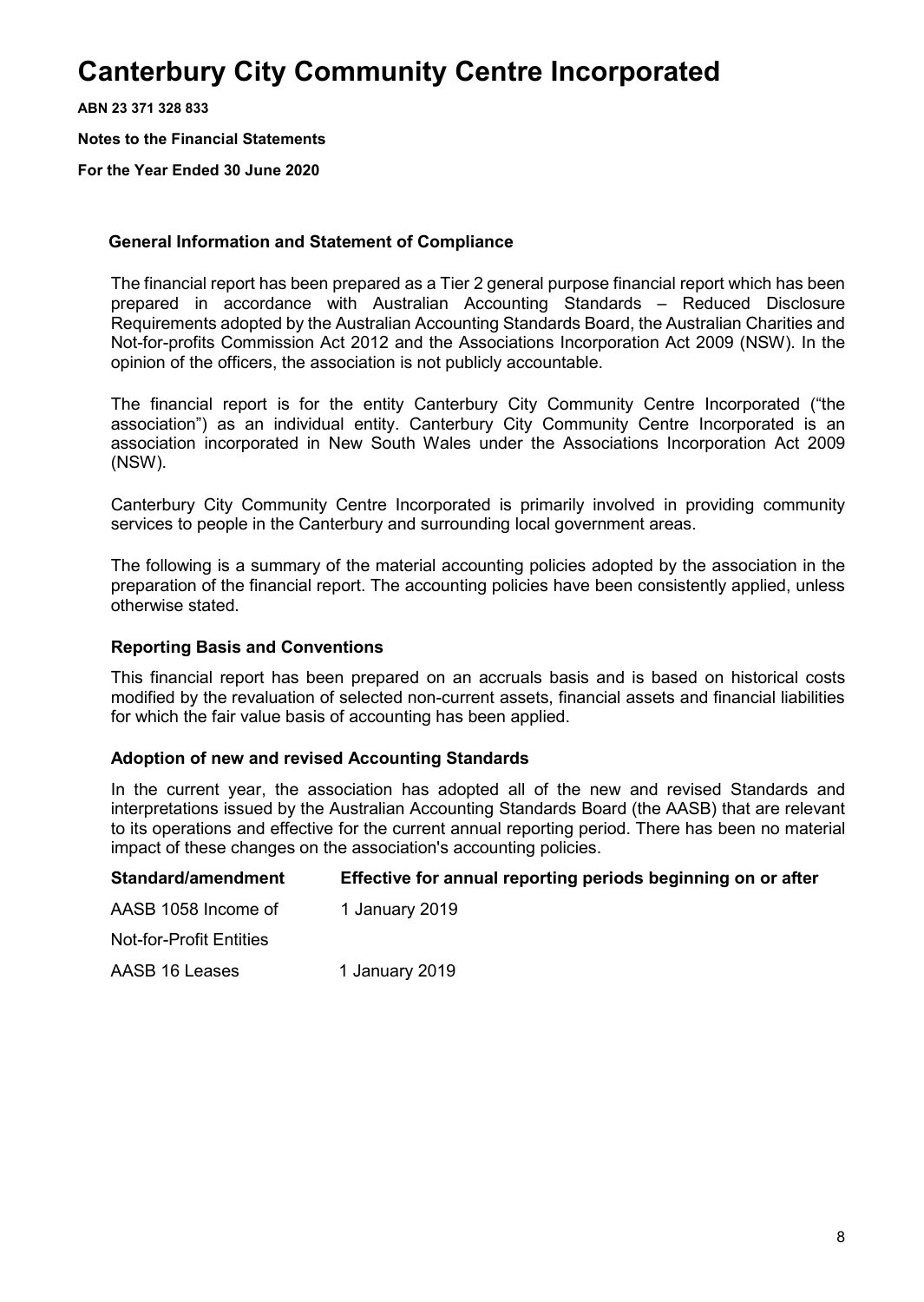**ABN 23 371 328 833**

**Notes to the Financial Statements**

**For the Year Ended 30 June 2020**

### **AASB 1058 Income of Not-for-Profit Entities**

AASB 1058 clarifies and simplifies the income recognition requirements that apply to not-for-profit (NFP) entities. These Standards supersede the NFP income recognition requirements previously in AASB 1004 Contributions (with the exception of certain matters relating to public sector NFP entities) and the related Interpretations when they become effective.

The timing of income recognition depends on whether such a transaction gives rise to a liability or their performance obligation (a promise to transfer a good or service), or a contribution by owners, related to an asset (such as cash or another asset) received by an entity.

### **Key requirements of AASB 1058**

This Standard applies when a NFP entity receives volunteer services or enters into other transactions where the consideration to acquire an asset is significantly less than the fair value of the asset principally to enable the entity to further its objectives. In the latter case, the entity recognises and measures the asset at fair value in accordance with the applicable Australian Accounting Standard (e.g. AASB 116 Property, Plant and Equipment).

Upon initial recognition of the asset, this Standard requires the entity to consider whether any other financial statement elements (called 'related amounts') should be recognised, such as:

- (a) contributions by owners;
- (b) revenue, or a contract liability arising from a contract with a customer;
- (c) a lease liability;
- (d) a financial instrument; or
- (e) a provision.

These related amounts are accounted for in accordance with the applicable Australian Accounting Standard.

The Standard also prescribes specific accounting requirements for a transaction which is a transfer of a financial asset to enable an entity to acquire or construct a recognisable non-financial asset to be controlled by the entity (i.e. an in-substance acquisition of a non-financial asset) and volunteer services.

Entities can choose to apply this Standard retrospectively (which requires restatement of comparatives with certain practical expedients allowed) or to use a modified approach (where comparatives are not restated but the cumulative effect of initial application will be adjusted through opening retained earnings on the date of initial application).

### **AASB 16 Leases**

The association is in discussion with the amalgamated Canterbury Bankstown Council to assess what, if any, is the lease payments required for the various properties that the association utilises.

As these discussions are on-going, with no certainty of a reliable estimate of any future costs, the association is not able to assess the impact of adopting this standard.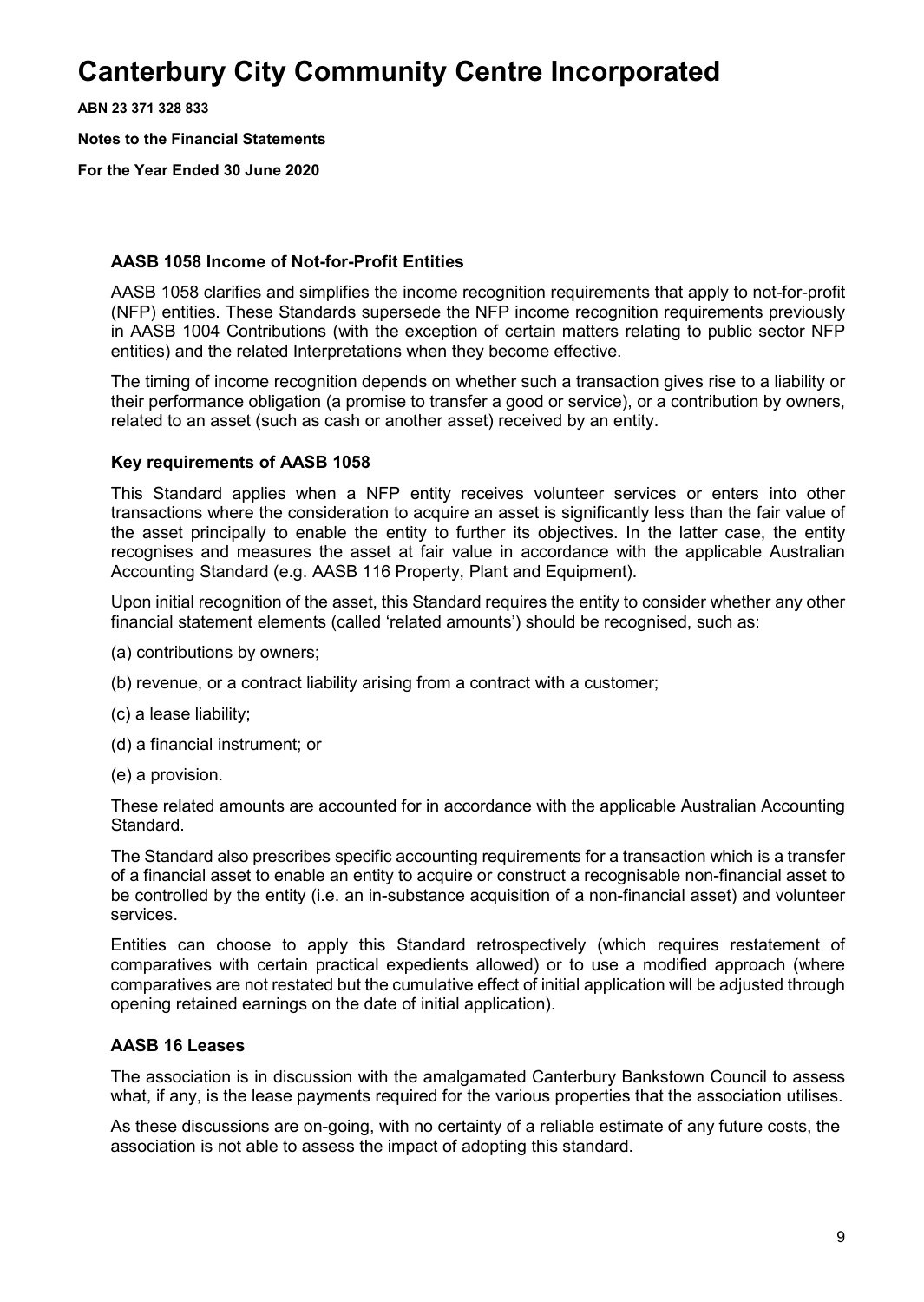**ABN 23 371 328 833**

**Notes to the Financial Statements**

**For the Year Ended 30 June 2020**

### **Consequential amendments to other Standards and Interpretations**

The issuance of AASB 1058 also results in consequential amendments to other Standards and Interpretations, as set out below:

- AASB 1 First-time Adoption of Australian Accounting Standards
- AASB 16 Leases
- AASB 101 Presentation of Financial Statements
- AASB 116 Property, Plant and Equipment
- AASB 117 Leases
- AASB 1004 Contributions
- AASB 1049 Whole of Government and General Government Sector Financial Reporting
- AASB 1057 Application of Australian Accounting Standards
- Interpretation 1038 Contributions by Owners Made to Wholly-Owned Public Sector Entities

Among the amendments listed above, the key amendments to note are the:

- new lessee accounting requirements for leases at significantly below-market terms and conditions (commonly known as 'peppercorn leases') principally to enable the lessee to further its objectives (as amended in AASB 16 and AASB 117). This requires the lessee to recognise the leased asset / right-of-use asset at fair value per AASB 13, the lease liability per AASB 117 / AASB 16 and the residual as income at the inception of the lease; and
- removal of all income recognition requirements for private sector NFP entities and majority of income recognition requirements for public sector NFP entities in AASB 1004, as these requirements are now replaced by the requirements of AASB 1058.

The directors do not anticipate that the application of these standards will have a material impact on the financial position and financial performance of the company.

### **Accounting Policies**

### **(a) Revenue Recognition**

Government grants are not recognised until there is reasonable assurance that the association will comply with the conditions attaching to them and that the grants will be received.

Government grants are recognised in profit or loss on a systematic basis over the periods in which the company recognises as expenses the related costs for which the grants are intended to compensate. Specifically, government grants whose primary condition is that the association should purchase, construct or otherwise acquire non-current assets are recognised as deferred revenue in the consolidated statement of financial position and transferred to profit or loss on a systematic and rational basis over the useful lives of the related assets.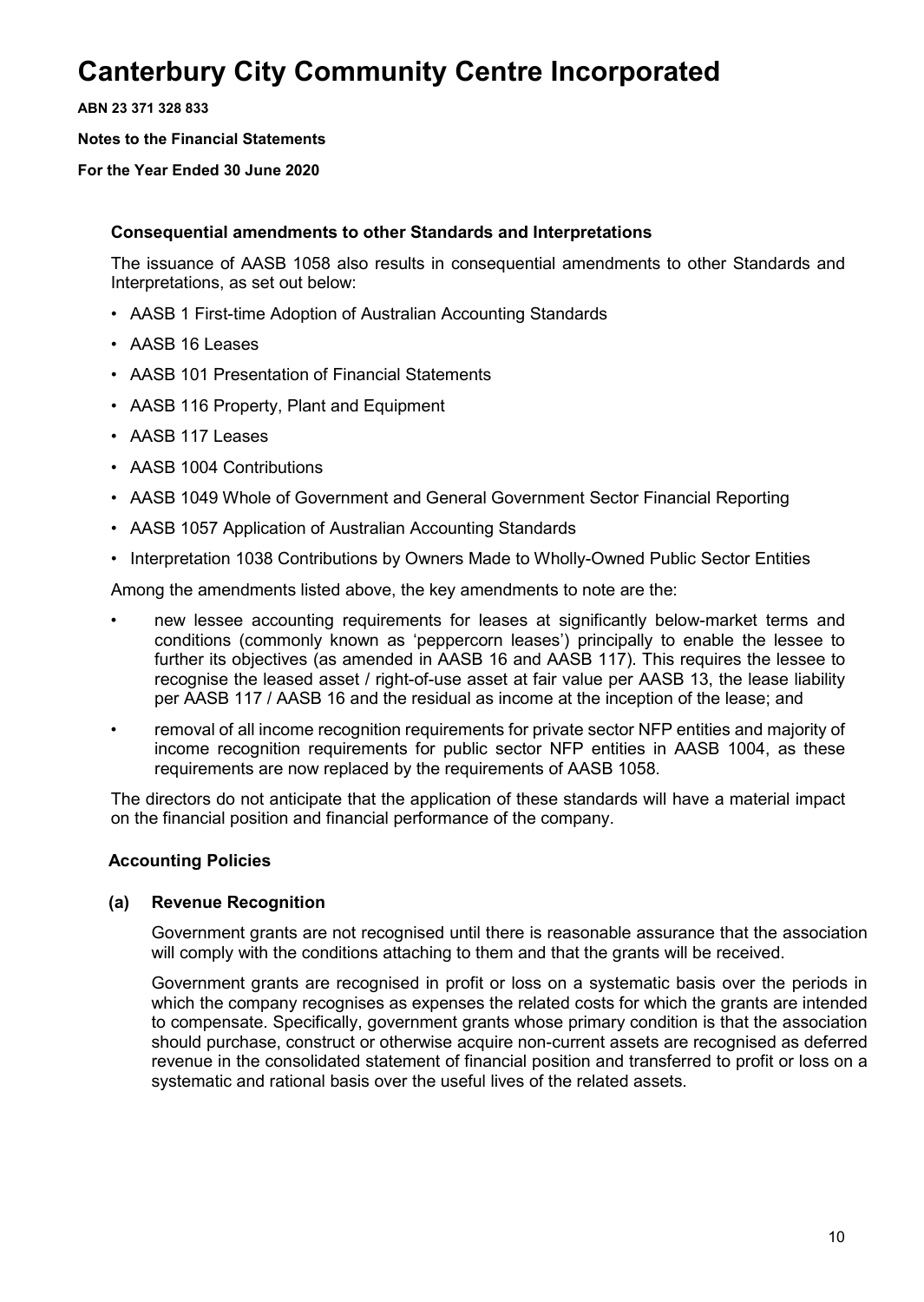**ABN 23 371 328 833**

**Notes to the Financial Statements**

**For the Year Ended 30 June 2020**

### **Accounting Policies (Cont.)**

### **(a) Revenue Recognition (continues)**

Government grants that are receivable as compensation for expenses or losses already incurred or for the purpose of giving immediate financial support to the company with no future related costs are recognised in profit or loss in the period in which they become receivable. Donations are recognised and brought to account on a cash basis when received.

Revenue from the rendering of a service is recognised upon the delivery of the service to customers.

Interest revenue is recognised on a proportional basis taking into account the interest rates applicable to the financial assets.

All revenue is stated net of the amount of goods and services tax (GST).

### **(b) Goods and Services Tax (GST)**

Revenues, expenses and assets are recognised net of the amount of GST, except where the amount of GST incurred is not recoverable from the Australian Taxation Office (ATO). In these circumstances, the GST is recognised as part of the cost of acquisition of the asset or as part of an item of the expense.

Receivables and payables are stated inclusive of GST. The net amount of GST recoverable from, of payable to, the ATO is included as a current asset or liability in the statement of financial position.

Cash flows are included in the statement of cash flows on a gross basis. The GST component of cash flows arising from investing and financing activities, which is receivable from, or payable to, the ATO are classified as operating cash flows.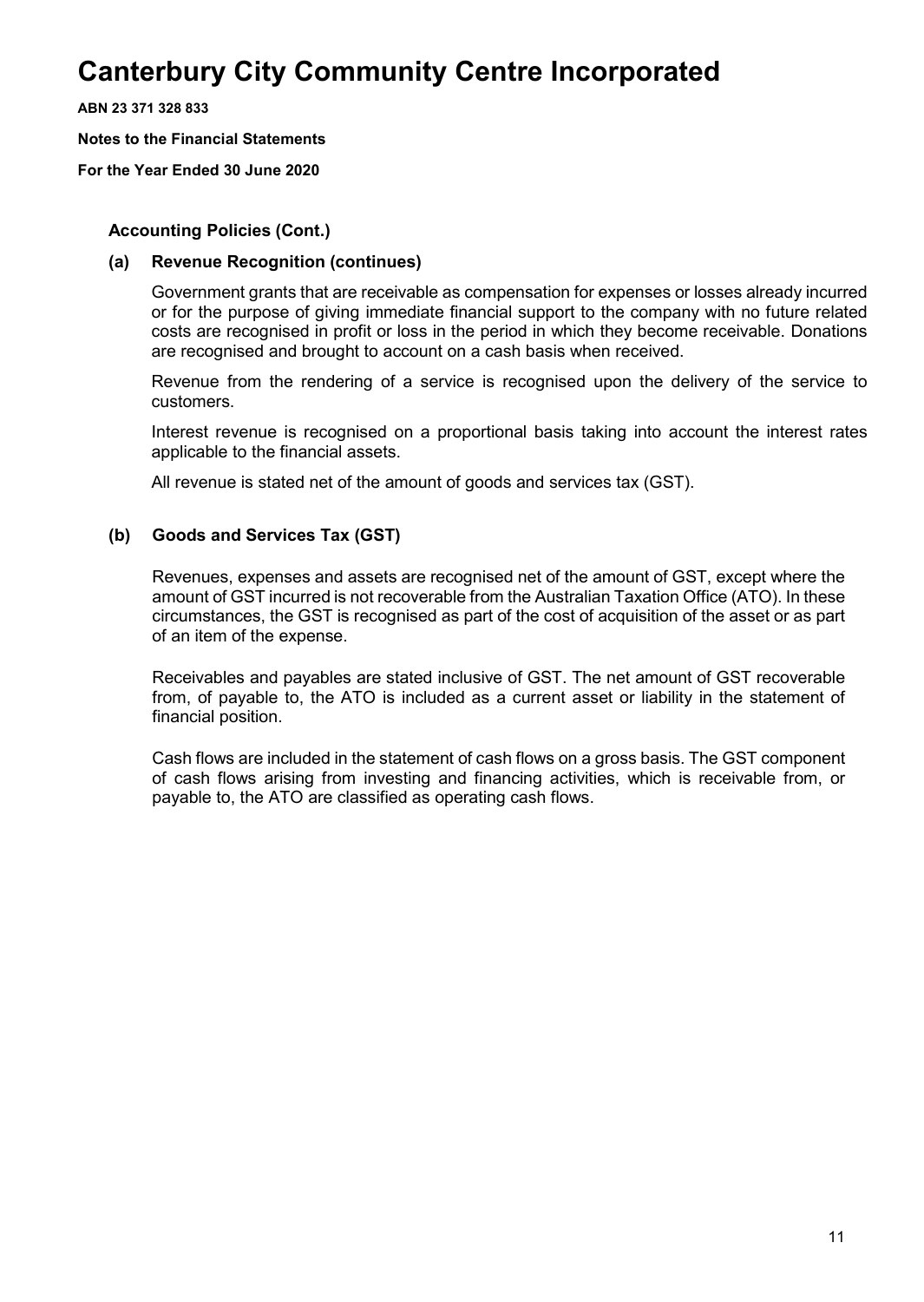**ABN 23 371 328 833**

**Notes to the Financial Statements**

**For the Year Ended 30 June 2020**

### **(c) Employee Benefits**

Provision is made for the association's liability for employee benefits arising from services rendered by employees to balance date. Employee benefits that are expected to be settled within one year, together with benefits arising from wages and salaries, annual leave and sick leave, which will be settled after one year, have been measured at the amounts expected to be paid when the liability is settled plus related on-costs. Other employee benefits payable later than one year have been measured at the present value of the estimated future cash outflows to be made for those benefits.

Contributions are made by the association to employee superannuation funds and are charged as expenses when incurred.

### **(d) Income Tax**

The association has been classified as a tax-exempt charitable institution under section 50-5 of the Income Tax Assessment Act 1997.

### **(e) Cash and Cash Equivalents**

Cash and cash equivalents include cash on hand, deposits held at call with banks, other short-term highly liquid investments with original maturities of twelve months or less.

#### **(f) Plant and Equipment**

Plant and Equipment are stated at cost less accumulated depreciation and accumulated impairment losses.

Depreciation is recognised so as to write off the cost or valuation of assets less their residual values over their useful lives on a straight line basis. The estimated useful lives, residual values and depreciation method are reviewed at the end of each reporting period, with the effect of any changes in estimate accounted for on a prospective basis.

The following depreciation rates are used in the calculation of depreciation:

- Motor vehicles 20-22.5%
- Office equipment, furniture and fixtures 10-40%

An item of plant and equipment is derecognized upon disposal or when no future economic benefits are expected to arise from the continued use of the asset. Any gain or loss arising on the disposal or retirement of an item of plant and equipment is determined as the difference between the sales proceeds and the carrying amount of the asset and is recognised in profit or loss.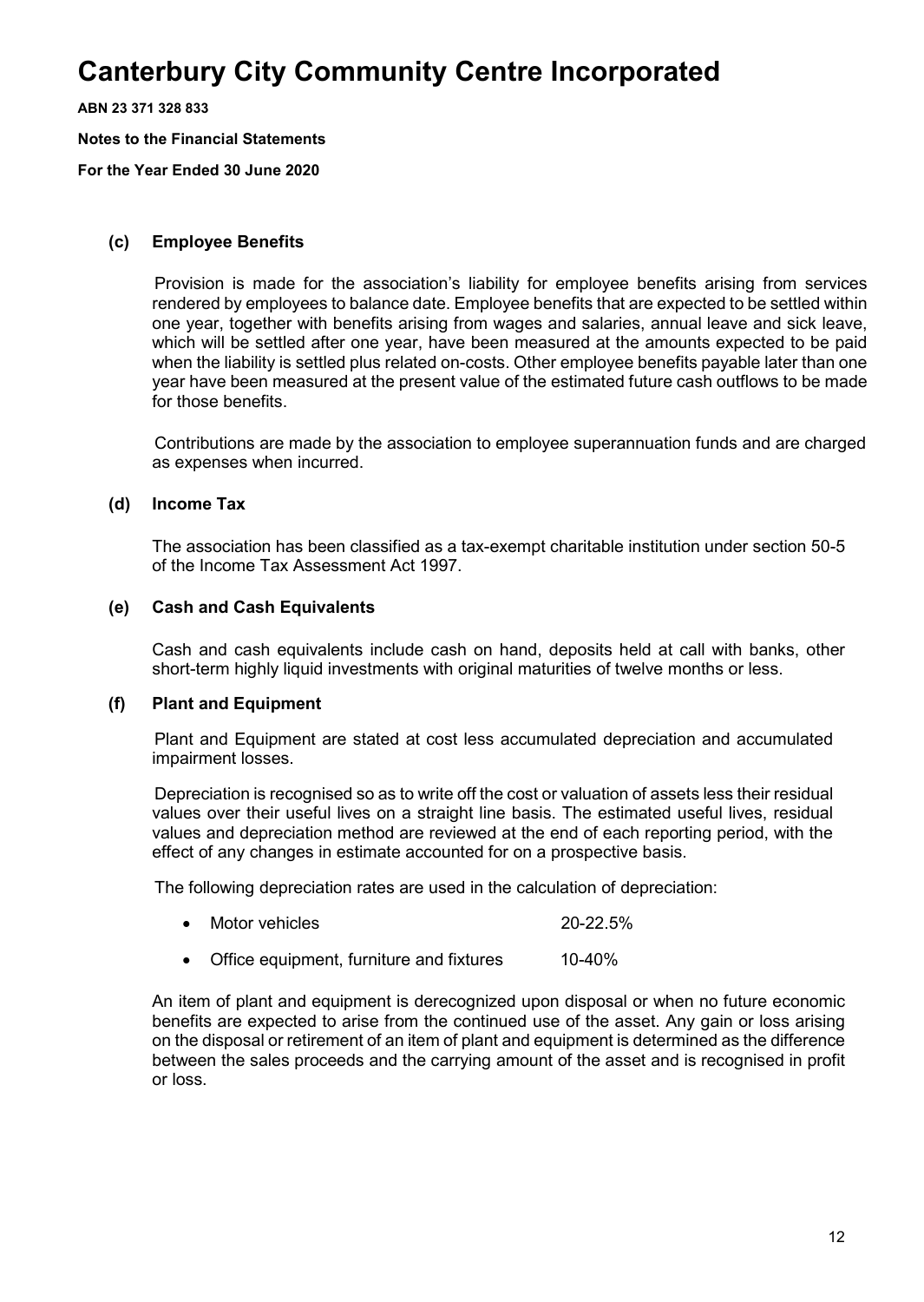**ABN 23 371 328 833**

**Notes to the Financial Statements**

**For the Year Ended 30 June 2020**

#### **(g) Impairment**

At the end of each reporting period, the association reviews the carrying amounts of its tangible assets to determine whether there is any indication that those assets have suffered an impairment loss. If any such indication exists, the recoverable amount of the asset is estimated in order to determine the extent of the impairment loss (if any). When it is not possible to estimate the recoverable amount of an individual asset, the association estimates the recoverable amount of the cash-generating unit to which the asset belongs. When a reasonable and consistent basis of allocation can be identified, corporate assets are also allocated to individual cash-generating units, or otherwise they are allocated to the smallest group of cashgenerating units for which reasonable and consistent allocation basis can be identified.

Recoverable amount is the higher of fair value less costs of disposal and value in use. In assessing value in use, the estimated future cash flows are discounted to their present value using a discount rate that reflects current market assessments of the time value of money and the risks specific to the asset for which the estimates of future cash flows have not been adjusted.

If the recoverable amount of an asset (of cash-generating unit) is estimated to be less than its carrying amount, the carrying amount of the asset (or cash-generating unit) is reduced to its recoverable amount. An impairment loss is recognized immediately in profit or loss, unless the relevant asset is carried at a revalued amount, in which case the impairment loss is treated as a revaluation decrease.

When an impairment loss subsequently reverses, the carrying amount of the asset (of cashgenerating unit) is increased to the revised estimate of its recoverable amount, but so that the increased carrying amount does not exceed the carrying amount that could have been determined had no impairment loss been recognized for the asset (or cash-generating unit) in prior years.

A reversal of an impairment loss is recognized immediately in profit or loss, unless the relevant asset is carried at a revalued amount, in which case the reversal of the impairment loss is treated as a revaluation increase.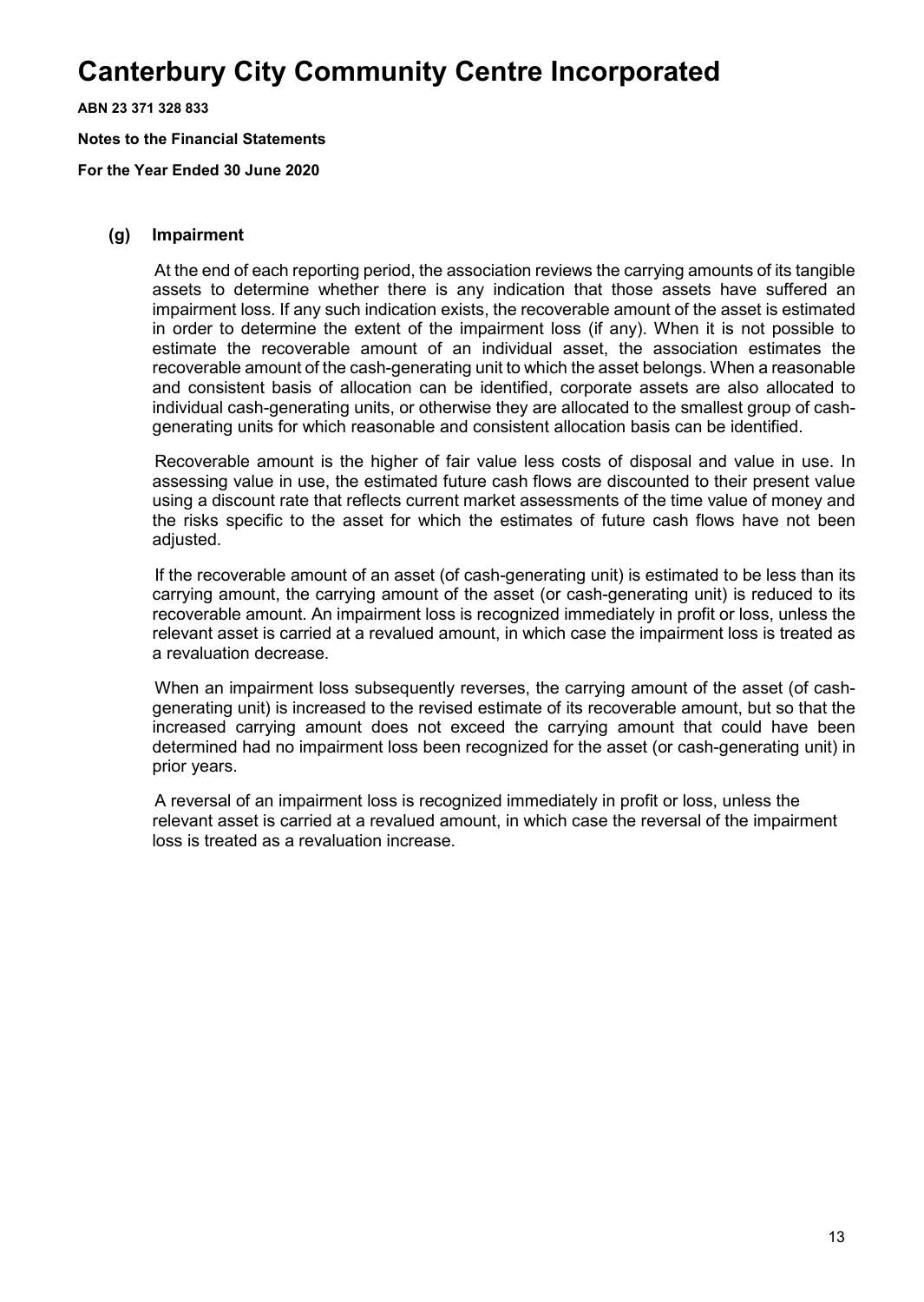**ABN 23 371 328 833**

**Notes to the Financial Statements**

**For the Year Ended 30 June 2020**

#### **(h) Provisions**

Provisions are recognised when the entity has a legal or constructive obligation, as a result of past events, for which it is probable that an outflow of economic benefits will result and that outflow can be reliably measured. The amount recognised as a provision is the best estimate of the consideration required to settle the present obligation at the end of the reporting period, taking into account the risks and uncertainties surrounding the obligation.

#### **(i) Financial Instruments**

### **Financial Assets**

Financial assets are recognised initially on the date at which the association becomes a party to the contractual provisions of the instrument.

The association derecognises the financial asset when the contractual rights to the cash flows from the asset expire, or it transfers the rights to receive the contractual cash flows on the financial asset in a transaction in which substantially all the risks and rewards of ownership of the financial asset are transferred. Any interest in transferred financial assets that is created or retained by the association is recognised as a separate asset or liability.

Financial assets and liabilities are offset and the net amount presented in the statement of financial position when and only when, the association has a legal right to offset the amounts and intends either to settle on a net basis or to realise the asset and settle the liability simultaneously.

The association has the following financial assets: loans and receivables, cash and cash equivalents and held to maturity investments.

Loans and receivables are financial assets with fixed or determinable payments that are not quoted in an active market. Such assets are recognised initially at fair value plus any directly attributable transaction costs. Subsequent to initial recognition loans and receivables are measured at amortised cost using effective interest method, less any impairment losses.

Cash and cash equivalents comprise cash balances and call deposits with original maturities of twelve months or less.

Held to maturity investments are non-derivative financial assets that have fixed maturities and fixed or determinable payments, and it is the Association's intention to hold these investments to maturity. They are subsequently measured at amortised cost using the effective interest rate method.

#### **Financial Liabilities**

Financial liabilities are recognised initially on the date, which is the date that the association becomes a party to the contractual provisions of the instrument.

The association derecognises a financial liability when its contractual obligations are discharged or cancelled or expired.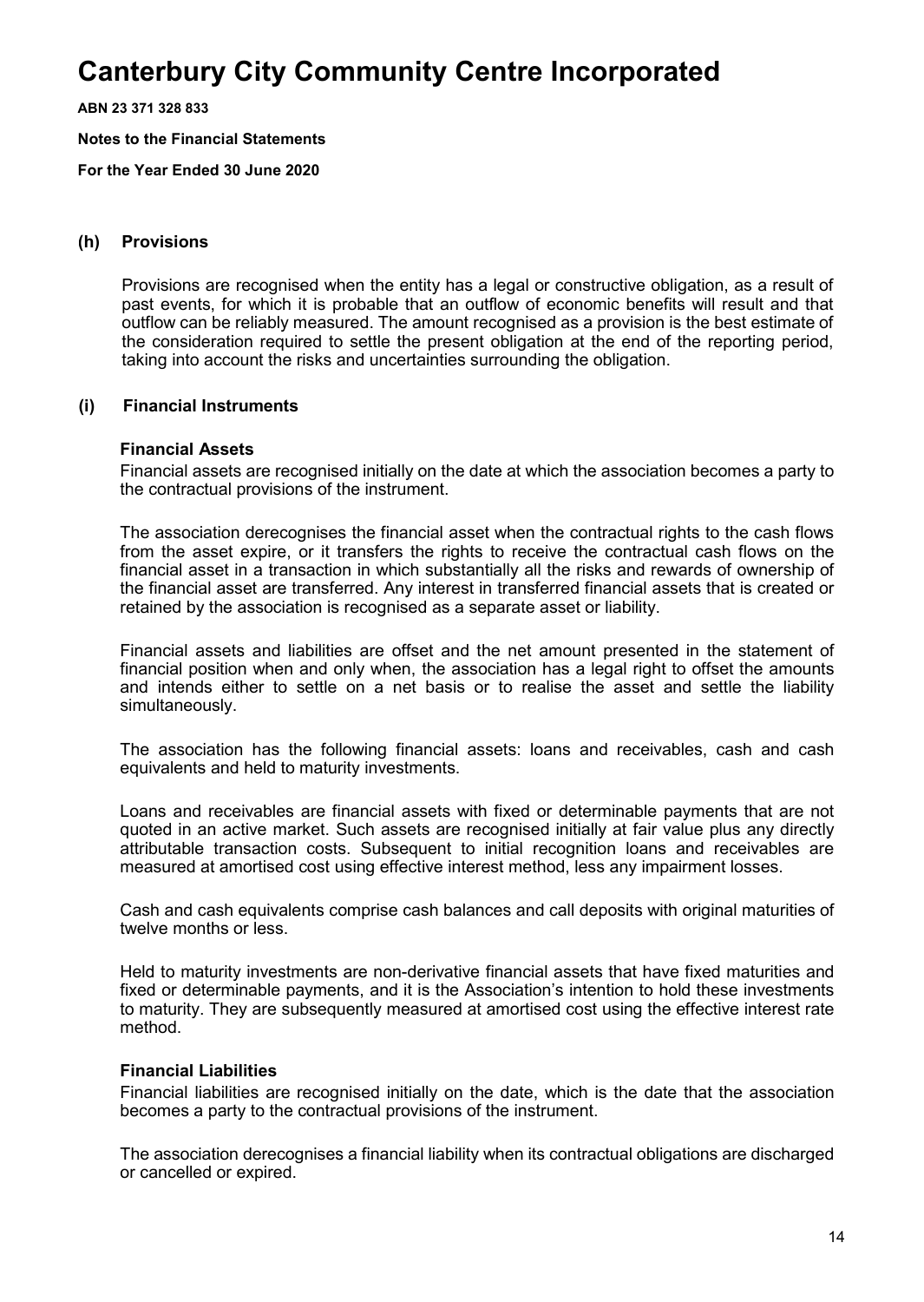**ABN 23 371 328 833**

**Notes to the Financial Statements**

**For the Year Ended 30 June 2020**

### **(i) Financial Instruments (Cont.)**

### **Financial Liabilities (Cont.)**

Financial assets and liabilities are offset and the net amount presented in the statement of financial position when, and only when, the association has a legal right to offset the amounts and intends either settle on a net basis to realise the asset and settle the liability simultaneously.

The association classified financial liabilities into the other financial liabilities category. Such financial liabilities are recognised initially at fair value plus any directly attributable transaction costs. Subsequent to initial recognition, these liabilities are measured at amortised cost using the effective interest rate method.

Other financial liabilities comprise trade and other payables.

### **(j) Use of Estimated and Judgements**

The preparation of financial statements in conformity with the Australian Accounting Standards requires management to make judgements, estimates and assumptions that affect the application of accounting policies and the reported amounts of assets, liabilities, income and expenses. Actual results may differ from these estimates.

Estimates and underlying assumptions are reviewed on an ongoing basis. Revisions to accounting estimates are recognized in the period in which the estimate is revised and in any future periods affected.

There are no judgements made by management in the application of the Australian Accounting Standard that have a significant effect on the financial report or estimates with a significant risk of material adjustment in the next year.

#### **(k) Comparative Figures**

Comparative figures have been adjusted to conform to changes in presentation for the current financial year where required by accounting standards or as a result of changes in accounting policy.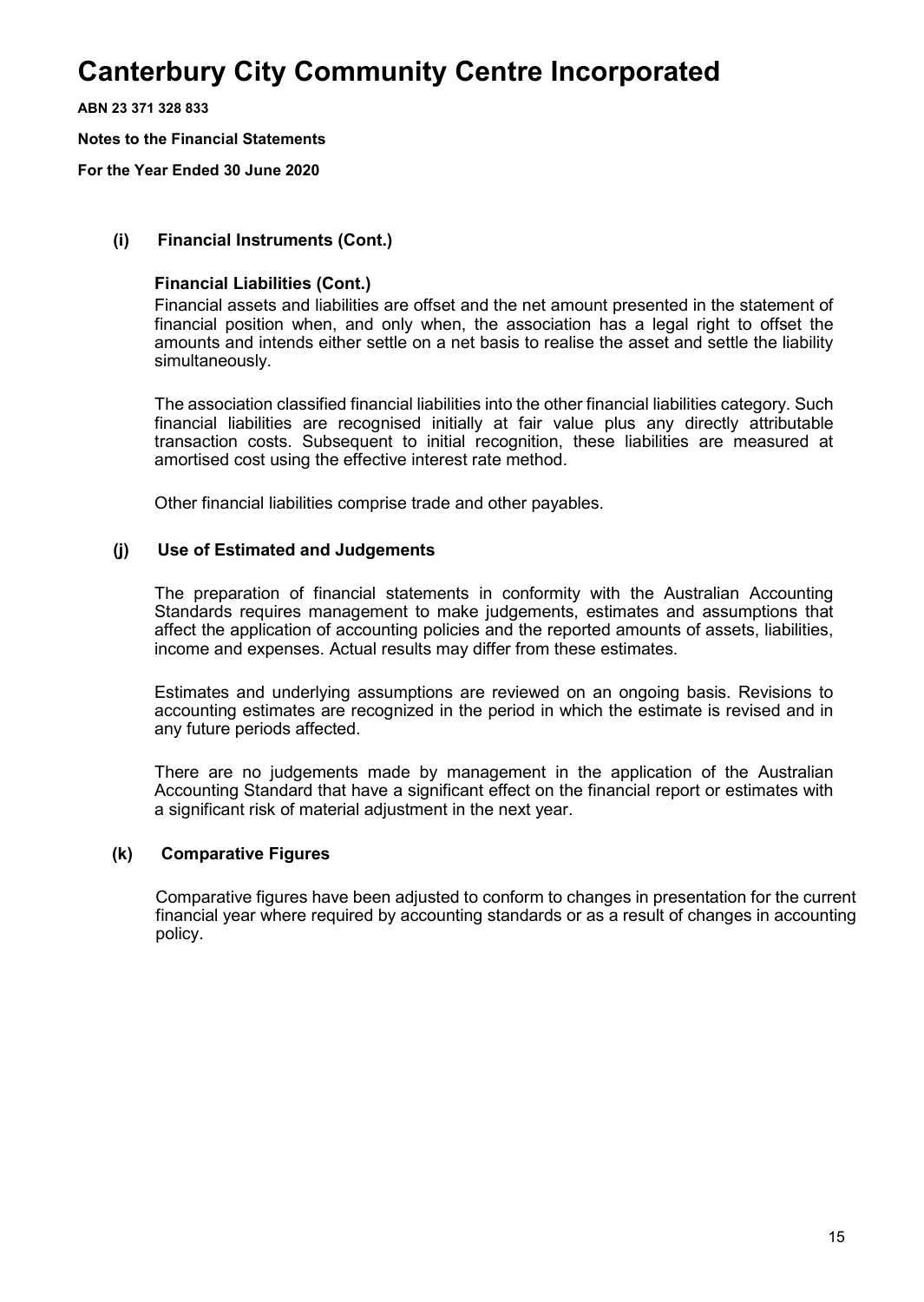### **ABN 23 371 328 833**

### **Notes to the Financial Statements**

**For the Year Ended 30 June 2020**

### **2 Revenue**

|   |                                                                                                                                                                           | 2020<br>\$ | 2019<br>\$ |
|---|---------------------------------------------------------------------------------------------------------------------------------------------------------------------------|------------|------------|
|   | <b>Grants and Subsidies Received</b>                                                                                                                                      | 2,769,426  | 2,389,270  |
|   | <b>Donations</b>                                                                                                                                                          | 32,403     | 32,996     |
|   | <b>Interest Received</b>                                                                                                                                                  | 9,291      | 10,376     |
|   | <b>Participant Contributions</b>                                                                                                                                          | 41,994     | 54,127     |
|   | <b>Membership Fees</b>                                                                                                                                                    | 239        | 365        |
|   | <b>Training Fees</b>                                                                                                                                                      | 40,215     | 43,944     |
|   | Other Income                                                                                                                                                              | 121,506    | 33,776     |
|   | Programs / Excursions                                                                                                                                                     | 233        | 6,651      |
|   |                                                                                                                                                                           | 3,015,307  | 2,571,505  |
| 3 | <b>Cash and Cash Equivalent</b>                                                                                                                                           |            |            |
|   | Cash at Bank                                                                                                                                                              | 1,319,702  | 380,628    |
|   | Cash on Deposit                                                                                                                                                           | 336,461    | 333,222    |
|   | Cash on Hand                                                                                                                                                              | 500        | 500        |
|   |                                                                                                                                                                           | 1,656,663  | 714,350    |
|   | <b>Reconciliation of cash</b><br>Cash at the end of the financial year as shown in the statement of<br>Cash flows is reconciled to items in the balance sheet as follows: |            |            |
|   | Cash                                                                                                                                                                      | 1,656,663  | 714,350    |
| 4 | <b>Trade and Other Receivables</b>                                                                                                                                        |            |            |
|   | <b>Trade Debtors</b>                                                                                                                                                      | 20,453     | 24,593     |
|   | <b>Other Debtors</b>                                                                                                                                                      | 3,079      | 5,997      |
|   |                                                                                                                                                                           | 23,532     | 30,590     |
| 5 | <b>Other Assets</b>                                                                                                                                                       |            |            |
|   | Prepayments                                                                                                                                                               | 33,112     | 20,177     |
|   |                                                                                                                                                                           |            |            |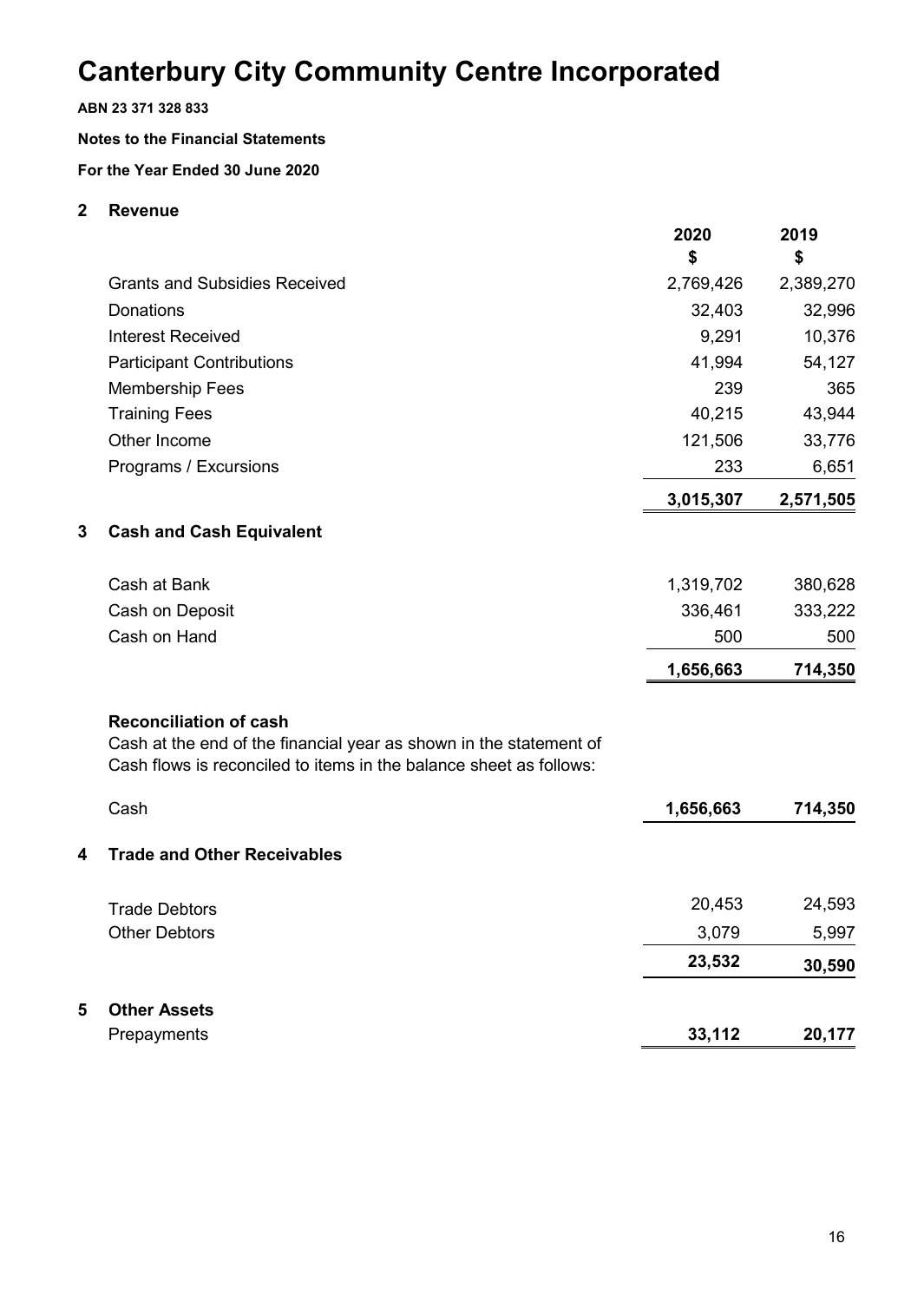**ABN 23 371 328 833**

### **Notes to the Financial Statements**

|                |                                                  | 2020       | 2019       |
|----------------|--------------------------------------------------|------------|------------|
|                |                                                  | \$         | \$         |
| 6              | <b>Property, Plant and Equipment</b>             |            |            |
|                | Office Equipment, Furniture & Fixtures - at Cost | 226,738    | 209,426    |
|                | <b>Accumulated Depreciation</b>                  | (213, 118) | (207, 106) |
|                |                                                  | 13,620     | 2,320      |
|                | Motor Vehicle - at Cost                          | 216,422    | 152,463    |
|                | <b>Accumulated Depreciation</b>                  | (148, 576) | (129, 730) |
|                |                                                  | 67,846     | 22,733     |
|                | <b>Total Property, Plant and Equipment</b>       | 81,466     | 25,053     |
| $\overline{7}$ | Intangibles                                      |            |            |
|                | Computer Software - at Cost                      | 48,525     | 48,525     |
|                | <b>Accumulated Depreciation</b>                  | (18, 197)  | (12, 131)  |
|                |                                                  | 30,328     | 36,394     |
| 8              | <b>Trade and Other Payables</b>                  |            |            |
|                | <b>Trade and Other Creditors</b>                 | 191,689    | 161,354    |
|                | Omnican/Cota under Trust                         |            | 402        |
|                |                                                  | 191,689    | 161,756    |
| 9              | <b>Other Liabilities</b>                         |            |            |
|                | <b>Grants in Advance</b>                         | 1,088,886  | 243,900    |
|                | <b>10 Provision</b>                              |            |            |
|                | <b>Current</b>                                   |            |            |
|                | <b>Provision for Employee Entitlements</b>       | 115,884    | 112,572    |
|                | Non-current                                      |            |            |
|                | <b>Provision for Employee Entitlements</b>       | 82,690     | 72,638     |
|                |                                                  |            |            |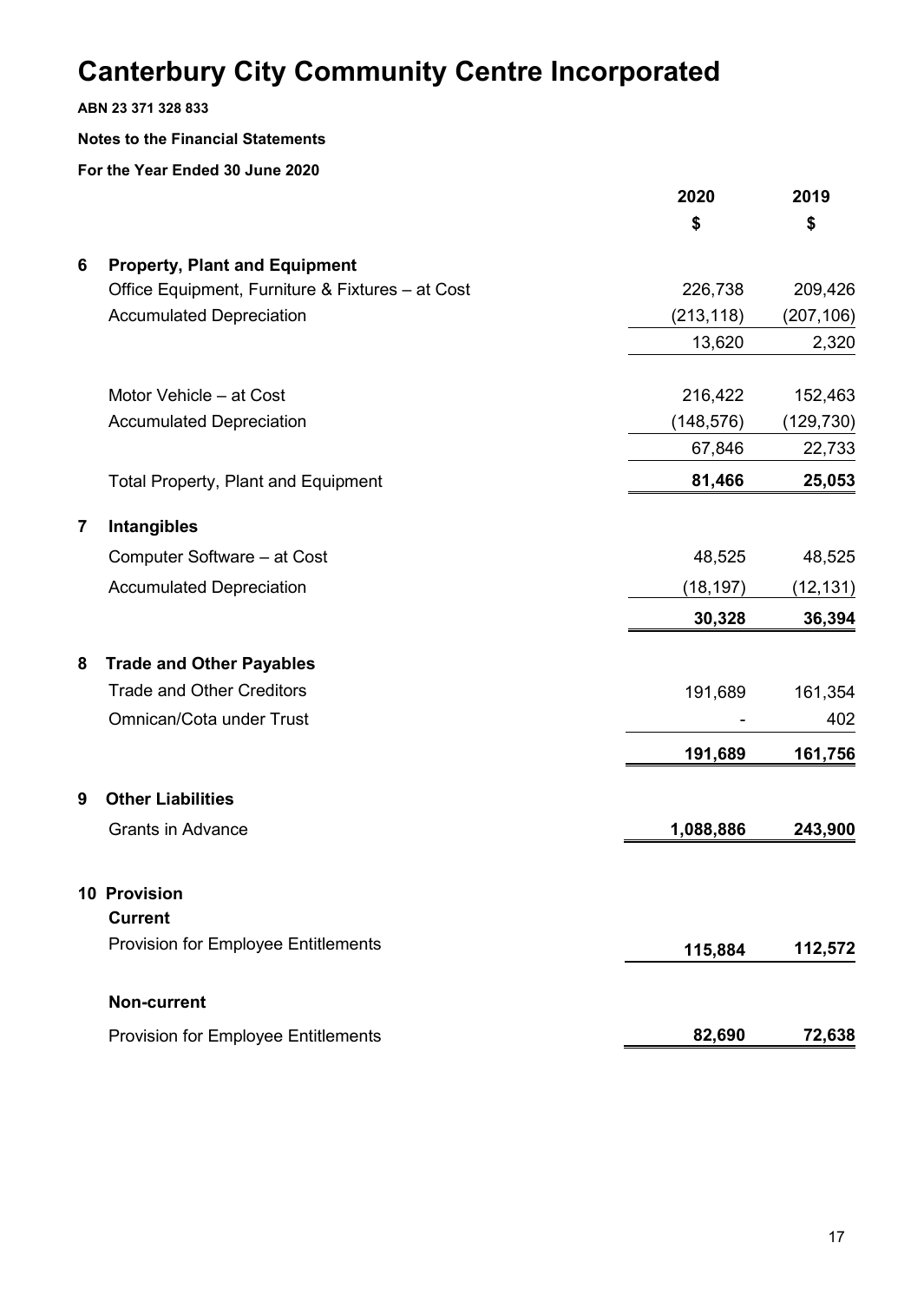| ABN 23 371 328 833                                                                                 |            |            |
|----------------------------------------------------------------------------------------------------|------------|------------|
| <b>Notes to the Financial Statements</b>                                                           |            |            |
| For the Year Ended 30 June 2020                                                                    |            |            |
|                                                                                                    | 2020<br>\$ | 2019<br>\$ |
| <b>Cash Flow Information</b><br>11                                                                 |            |            |
| Reconciliation of Cash Flow from Operations with<br><b>Surplus/(loss) from Ordinary Activities</b> |            |            |
| <b>Surplus/(loss) from Ordinary Activities</b>                                                     | 110,554    | 97,903     |
| Non-cash Flows in Surplus/(Loss) from Ordinary Activities                                          |            |            |
| Depreciation                                                                                       | 30,923     | 27,900     |
| Proceeds from Sales of Non-current Assets                                                          |            |            |
|                                                                                                    | 141,477    | 125,803    |
| Changes in Assets and Liabilities                                                                  |            |            |
| Decrease/(Increase) in Receivables & other Assets                                                  | (5, 877)   | (2, 125)   |
| Increase/(Decrease) in Payables & other Liabilities                                                | 887,984    | 121,803    |
| Increase/(Decrease) in Provisions                                                                  |            |            |
|                                                                                                    | 882,107    | 119,678    |
| Net Cash Inflow/(Outflow) from Operating Activities                                                | 1,023,584  | 245,481    |

### **12 Key Management Personnel Compensation**

Members of the Board receive no remuneration in relation to management of the association.

### **13 Auditor's Remuneration**

| <b>Assurance Service</b> | 7.000 | 5,000 |
|--------------------------|-------|-------|
|--------------------------|-------|-------|

### **14 Capital and Leasing Commitments**

The association does not have any capital or leasing commitments.

### **15 Contingent Liabilities**

There are no contingent liabilities.

### **16 Events after the Reporting Period**

No matters or circumstances have arisen that may significantly affect the operations or the state of affairs of the association in future periods.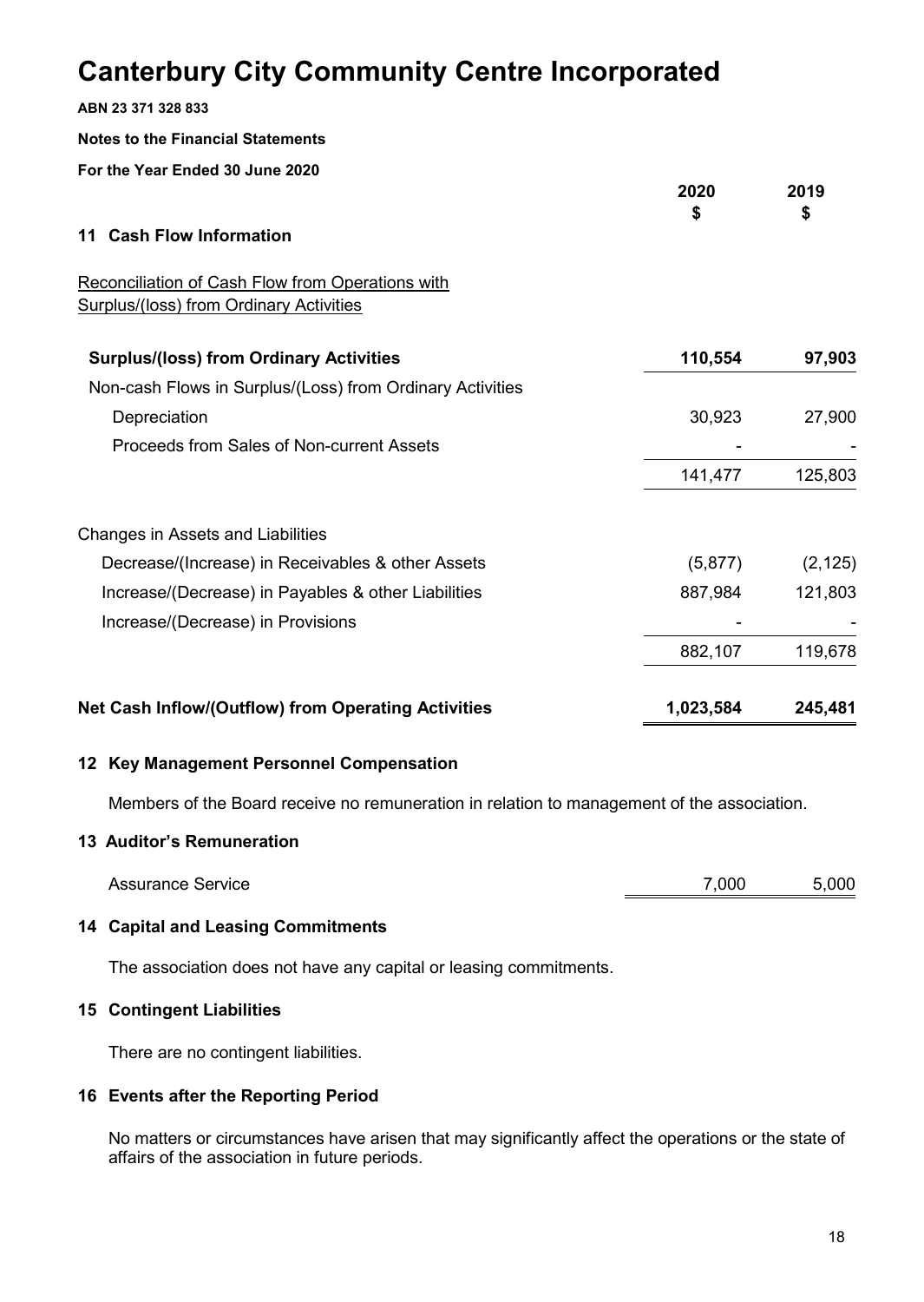**ABN 23 371 328 833**

### **Notes to the Financial Statements**

### **For the Year Ended 30 June 2020**

### **17 Related Parties**

There were no related party transactions during the year. No officer has entered into a material contract with the association since the end of the previous financial year and there were no material contracts involving officers' interests existing at year end.

### **18 Economic Dependence**

The association is dependent on the ongoing receipt of grants to ensure the continuance of their services.

### **19 Financial Instruments**

#### a) Financial Risk Management – Objectives and Policies

The Association's financial instruments comprise cash and cash equivalents. In addition the Association has various financial assets and liabilities including amounts receivable and amounts payable to trade and other creditors

The main risks arising from the Association's financial instruments are interest rate risk, liquidity risk and credit risk. The Association does not hold financial instruments denominated in foreign currencies and does not use derivative instruments to manage risks associated with its financial instruments.

The Association's policies for managing each of these risks are summarized below. The policies are subject to approval by the Board and are reviewed regularly.

Interest Rate Risk. The Association's is exposed to interest rate fluctuations on its cash at bank and cash on deposit investments. The Association actively monitors interest rates for cash at bank and on deposit to maximize interest income. The Association accepts the risk in relation to fixed interest securities as they are held to generate income on surplus funds.

Liquidity risk The Association manages liquidity risk by monitoring forecast cash flows and ensuring that adequate liquid funds are maintained.

Credit Risk The Association is exposed to credit risk in respect of amounts receivable and in respect of funds deposited with banks and other financial institutions. The maximum exposure to credit risk is the carrying amount of financial assets recognised in the balance sheet. The Association holds no collateral as security and the credit quality of all financial assets that are neither past due nor impaired is consistently monitored in order to identify any potential adverse changes in the credit quality.

The amounts receivable outstanding beyond the relevant terms are followed up continually.

Funds deposited with banks and other financial institutions are approved by the Board. At the reporting date the Association does not have any material credit risk exposures to any single receivable or any bank or financial institution.

### b) Fair Values

Carrying amounts of financial assets and liabilities recorded in the financial statements represent their net fair values, as determined in accordance with the accounting policies disclosed in Note 1.

### c) Interest Rate Risk

The Association's exposure to interest rate risk, which is the risk that a financial instruments value will fluctuate as a result of changes in market interest rates and the effective weighted average interest rates on those financial assets and financial liabilities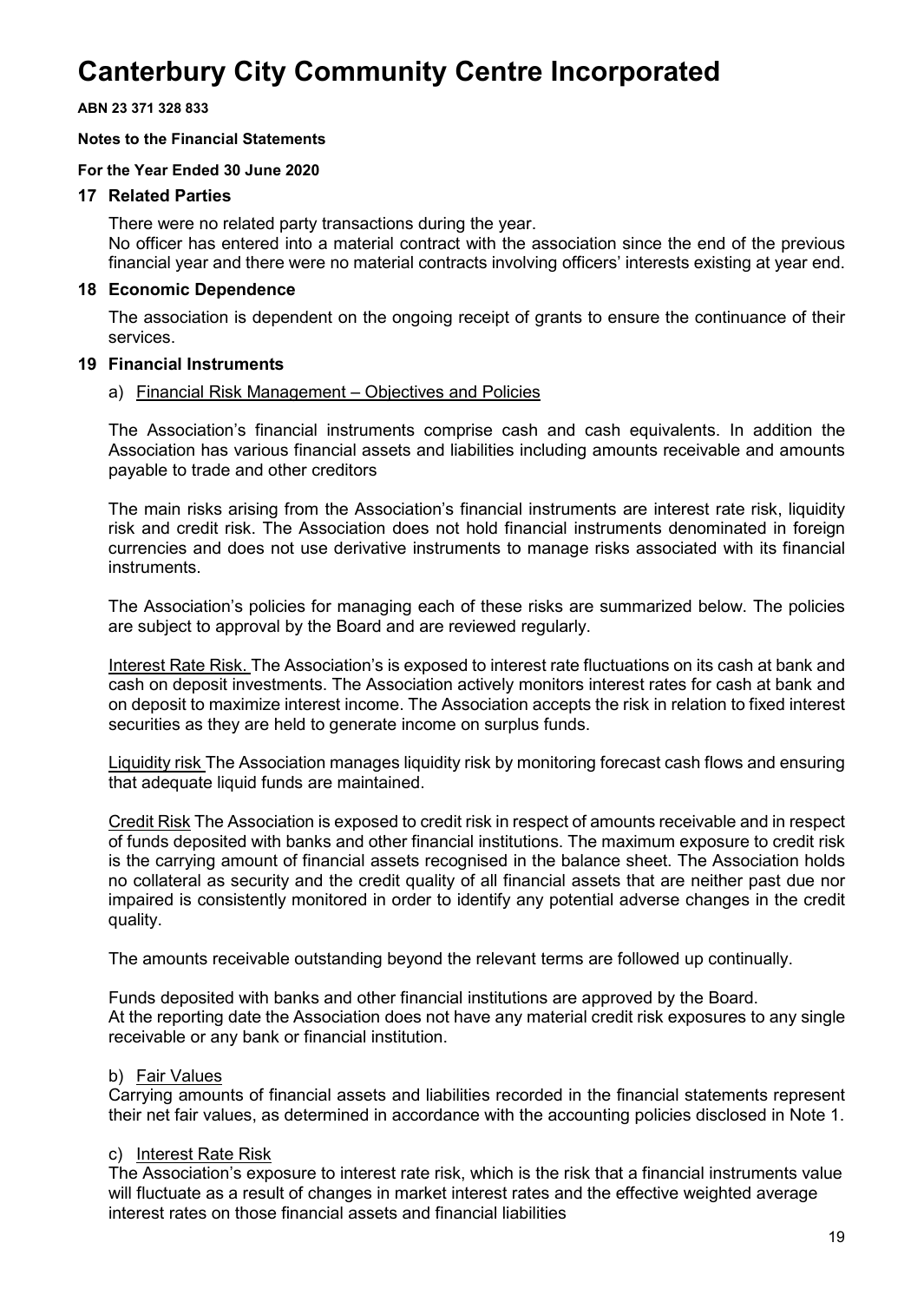**ABN 23 371 328 833**

**Notes to the Financial Statements**

**For the Year Ended 30 June 2020**

### **19 Financial Instruments (Cont.)**

|                    | 2020      |                              |                              |           | 2019      |                              |                |         |
|--------------------|-----------|------------------------------|------------------------------|-----------|-----------|------------------------------|----------------|---------|
|                    | Weighted  | Floating                     | <b>Non</b>                   | Total     | Weighted  | Floating                     | Non            | Total   |
|                    | Average   | Interest                     | Interest                     |           | Average   | Interest                     | Interest       |         |
|                    | Effective | Rate                         | <b>Bearing</b>               |           | Effective | Rate                         | <b>Bearing</b> |         |
|                    | Interest  |                              |                              |           | Interest  |                              |                |         |
|                    | Rate      |                              |                              |           | Rate      |                              |                |         |
| <b>Financial</b>   |           |                              |                              |           |           |                              |                |         |
| <b>Assets</b>      |           |                              |                              |           |           |                              |                |         |
| Cash at            |           |                              |                              |           |           |                              |                |         |
| <b>Bank</b>        | 1.18      | 1,656,163                    | $\qquad \qquad \blacksquare$ | 1,656,163 | 2.55      | 713,850                      |                | 713,850 |
| Cash on            |           |                              |                              |           |           |                              |                |         |
| Hand               |           |                              | 500                          | 500       |           |                              | 500            | 500     |
| Trade and          |           |                              |                              |           |           |                              |                |         |
| Other              |           | $\overline{\phantom{0}}$     | 23,532                       | 23,532    |           | $\qquad \qquad \blacksquare$ | 30,590         | 30,590  |
| Receivables        |           |                              |                              |           |           |                              |                |         |
|                    |           | 1,656,163                    | 24,032                       | 1,680,195 |           | 713,850                      | 31,090         | 744,940 |
| <b>Financial</b>   |           |                              |                              |           |           |                              |                |         |
| <b>Liabilities</b> |           |                              |                              |           |           |                              |                |         |
| Trade and          |           |                              |                              |           |           |                              |                |         |
| Other              |           | $\overline{\phantom{a}}$     | 191,689                      | 191,689   |           | $\overline{\phantom{0}}$     | 161,354        | 161,354 |
| Payables           |           |                              |                              |           |           |                              |                |         |
|                    |           |                              |                              |           |           |                              |                |         |
|                    |           | $\qquad \qquad \blacksquare$ | 191,689                      | 191,689   |           | $\blacksquare$               | 161,354        | 161,354 |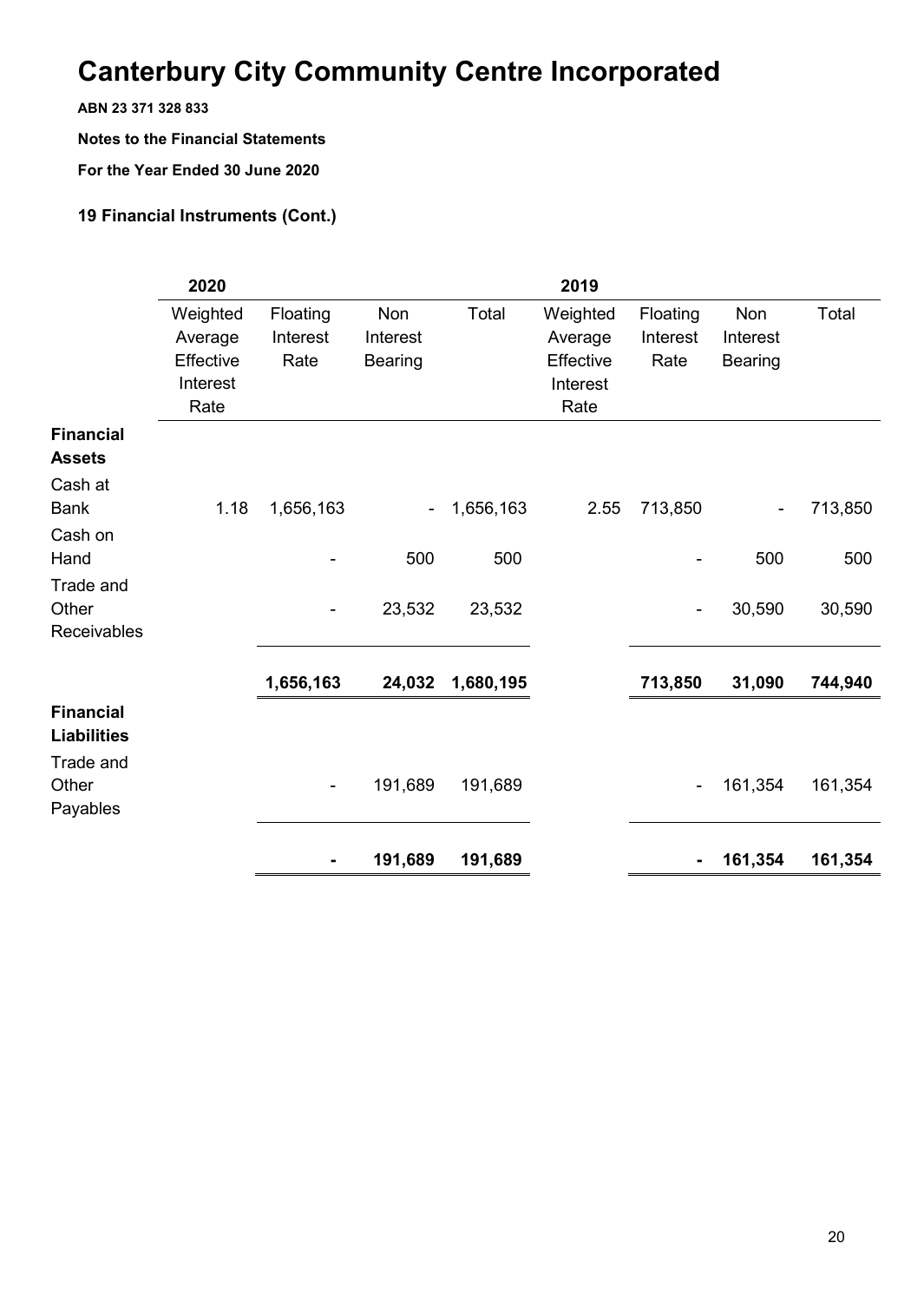#### ABN 23 371 328 833

Information and Declarations to be Furnished Under The Charitable Fundraising Act, 1991

Income and Expenditure of Fundraising Appeals For the Year Ended 30 June 2020

The association conducted no fundraising appeals during the financial year and the comparative year.

#### Declaration by the President in respect of fundraising appeals

I, Rhiannon Cook, President of Canterbury City Community Centre Incorporated declare that, in my opinion:

- a) The income statement gives a true and fair view of all income and expenditure of Canterbury City Community Centre Incorporated with respect to fundraising appeals; and
- b) The balance sheet gives a true and fair view of the state of affairs with respect to fundraising appeals; and
- c) The provision of the Charitable Fundraising Act 1991 and the requiations under that Act and the conditions attached to the authority have been complied with; and
- d) The internal controls exercised by Canterbury City Community Centre Incorporated are appropriate and effective in accounting for all income received and applied by the association from any of its fundraising appeals.

hiansa Ciz

**Rhiannon Cook** President

Dated this 20th of October 2020.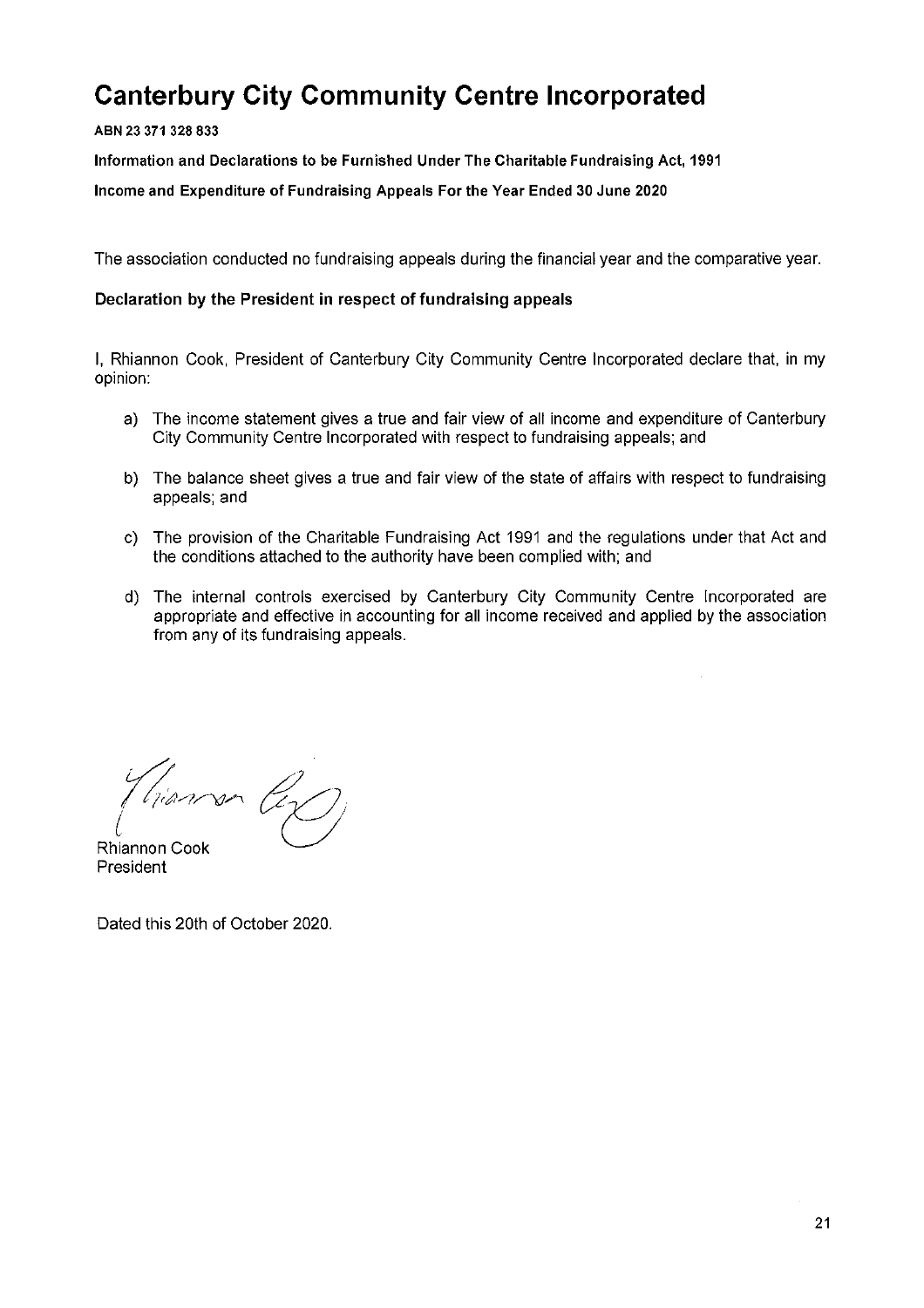ABN 23 371 328 833

**OFFICERS' ASSERTION STATEMENT** 

In the opinion of the Board the financial report as set out on pages 4 to 20:

- 1. Presents a true and fair view of the financial position of Canterbury City Community Centre Incorporated as at 30 June 2020 and its performance for the year ended on that date in accordance with Australian Accounting Standards, mandatory professional reporting requirements and other authoritative pronouncements of the Australian Accounting Standards Boards: and
- 2. At the date of this statement, there are reasonable grounds to believe that Canterbury City Community Centre Incorporated will be able to pay its debts as and when they fall due and pavable.

The Board further certifies and confirms in respect of funding provided by the various Federal, State and Local governments, that Canterbury City Community Centre Incorporated:

- 1. Has applied them only for the purposes approved and:
- 2. Has complied with all applicable laws in the performance of the services and;
- 3. Has complied with all the agreements and guidelines.

This statement is made in accordance with a resolution of the Board and is signed for and on behalf of the Board by:

**Rhiannon Cook** President

Jubaida Hossain Secretary

Dated this 20th of October 2020.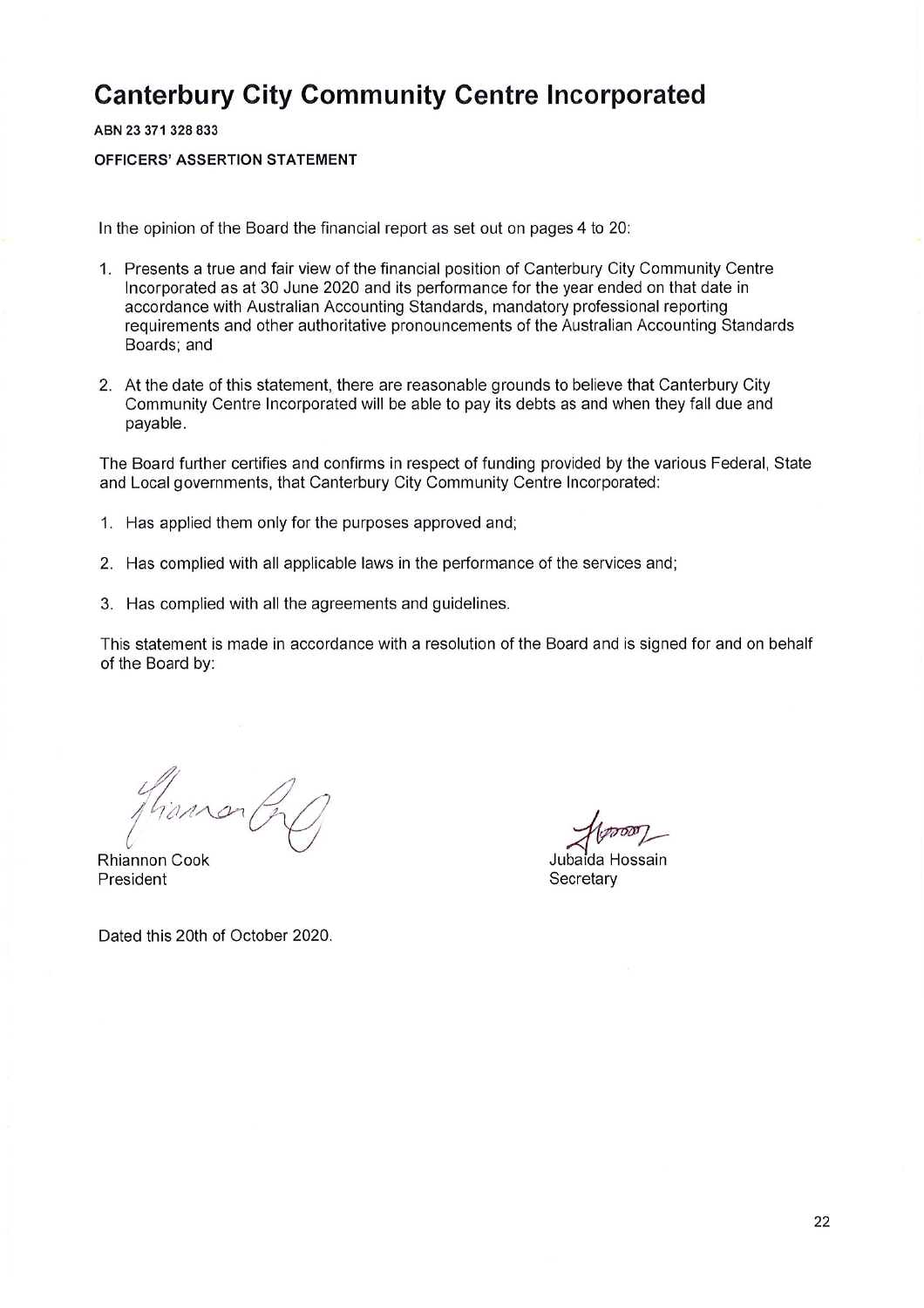

### **INDEPENDENT AUDITOR'S REPORT TO THE MEMBERS OF CANTERBURY CITY COMMUNITY CENTRE INCORPORATED**

### **Report on the Audit of the Financial Report**

### **Opinion**

We have audited the accompanying financial report of Canterbury City Community Centre Incorporated (the association), which comprises the statement of financial position as at 30 June 2020, the statement of comprehensive income, statement of changes in equity and statement of cash flows for the year then ended, and notes to the financial statements, including a summary of significant accounting policies and the Officers' Assertion **Statement** 

In our opinion, the financial report of the association is in accordance with the *Australian Charities and Not-for-profits Commission Act 2012* and the *Associations Incorporation Act 2009 (NSW)*, including:

(i) giving a true and fair view of the association's financial position as at 30 June 2020 and of its performance for the year ended on that date; and

(ii) complying with Australian Accounting Standards – Reduced Disclosure Requirements (including Australian Accounting Interpretations) and the *Australian Charities and Not-forprofits Commission Act 2012*.

### **Basis for Opinion**

We conducted our audit in accordance with Australian Auditing Standards. Our responsibilities under those standards are further described in the *Auditor's Responsibilities for the Audit of the Financial Report* section of our report. We are independent of the association in accordance with the auditor independence requirements of the ethical requirements of the Accounting Professional and Ethical Standards Board's APES 110 *Code of Ethics for Professional Accountants* (the Code) that are relevant to our audit of the financial report in Australia. We have also fulfilled our other ethical responsibilities in accordance with the Code.

We believe that the audit evidence we have obtained is sufficient and appropriate to provide a basis for our audit opinion.

### **Responsibilities of the Officers for the Financial Report**

The Officers of the association are responsible for the preparation of the financial report that gives a true and fair view in accordance with Australian Accounting Standards – Reduced Disclosure Requirements and the Australian Charities and Not-for-profits Commission Act 2012 and for such internal controls as the Officers determine is necessary to enable the preparation of a financial report that gives a true and fair view and is free from material misstatement, whether due to fraud or error.